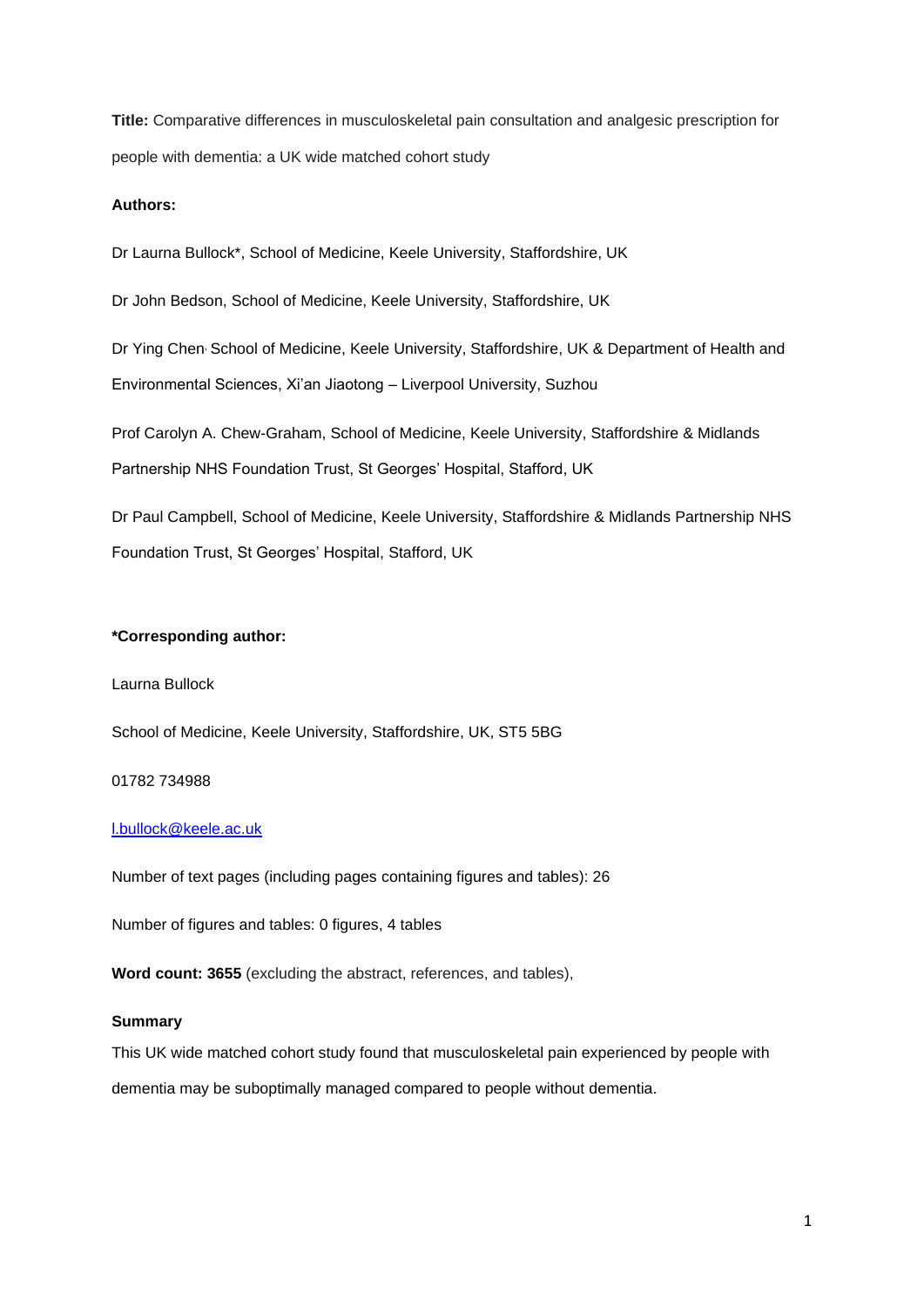## **ABSTRACT**

Painful musculoskeletal conditions are common in older adults, however pain identification, assessment, and management are reported to be suboptimal for people with dementia. Adequate pain management is an integral aspect of care for people with dementia to prevent or delay negative outcomes, such as behavioural and psychological changes, emergency department attendance, and premature nursing home admission. This study aims to examine musculoskeletal consultations and analgesic prescriptions for people with dementia compared to people without dementia. A dementia cohort (*n*=36,582) and matched cohort were identified in the Clinical Practice Research Datalink (a UK wide primary care database). Period prevalence for musculoskeletal consultations and analgesic prescriptions were described and logistic regression applied to estimate associations between dementia and musculoskeletal consultation/analgesic prescription from time of dementia diagnosis to 5 years post diagnosis. People with dementia had a consistently (over time) lower prevalence and odds of musculoskeletal consultation and analgesic prescription compared to people without dementia. The evidence suggests that pain management may be suboptimal for people with dementia. These results highlight the need to increase awareness of pain and to employ better methods of pain assessment, evaluation of treatment response and acceptable and effective management for people with dementia, in primary care.

## **199/250 words**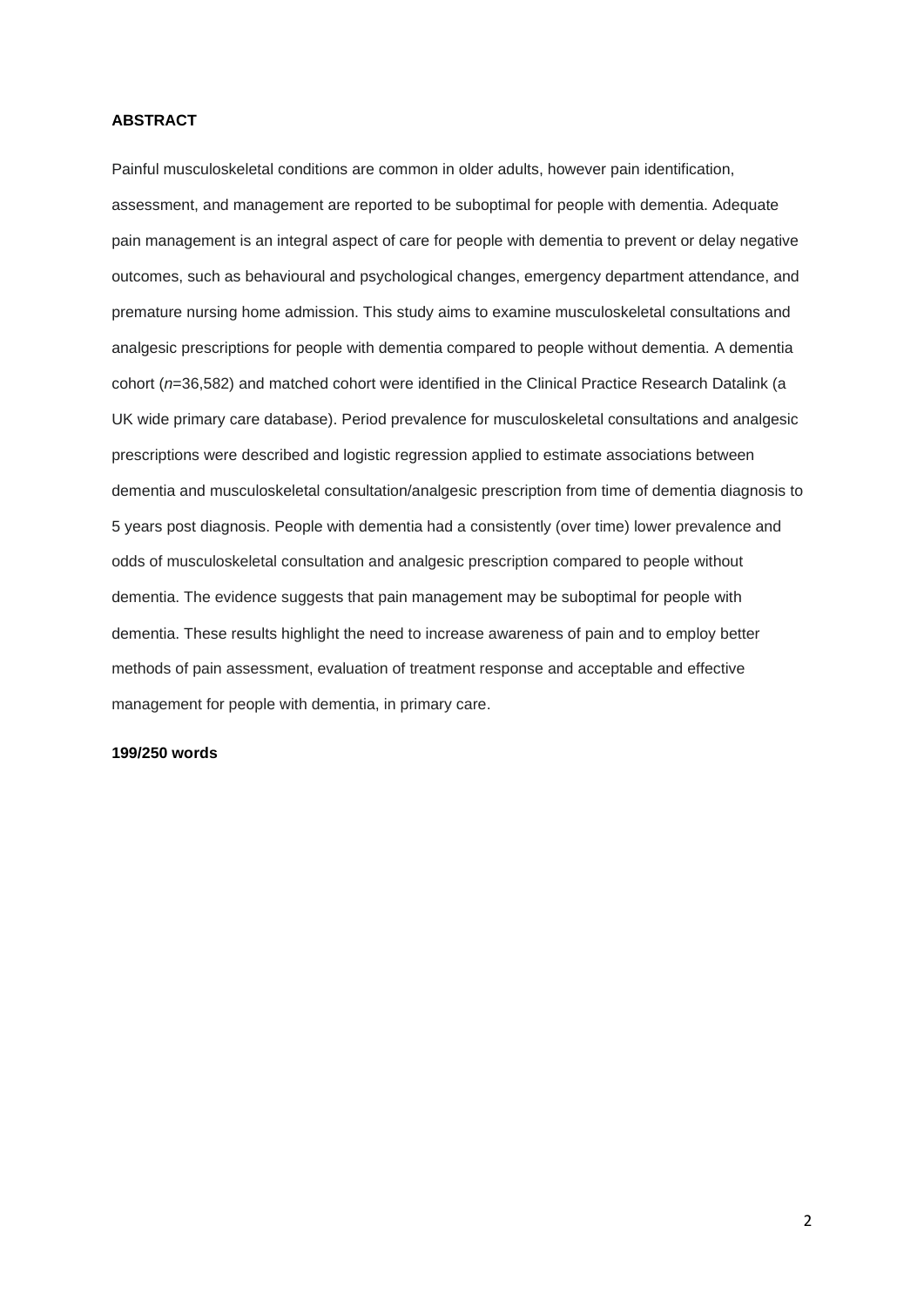#### **Introduction**

Approximately half of community-dwelling (i.e. not within hospital or formal care) older adults with and without dementia have pain [49], with the most common cause of persistent pain being musculoskeletal based [45]. Musculoskeletal conditions are one of the most common reasons that people access healthcare services and confer a considerable burden to the individual and wider society [12].

Symptoms associated with dementia (e.g. diminished language capacity, memory impairment, and behavioural and psychology changes) may lead to difficulties articulating a pain experience or fulfilling their unmet need for pain relief [18]. Rather than verbally communicating their pain experience, people with dementia may express pain through nonverbal expressions and behavioural changes (e.g. poor sleep, decreased appetite, withdrawal from usual activities) [46]. Consequently, caregivers and clinicians may not recognise or interpret expressions of pain correctly; wrongly attributing expressions of pain (e.g. agitation) as a symptom of dementia, thus leading to the inadequate assessment and treatment of pain [27]. Research evidence predominately within formal care settings (i.e. care homes) has identified that people with dementia have significantly fewer pain assessments than older adults without dementia, and that pain identification becomes increasingly problematic aligned to dementia disease severity and level of cognitive impairment [40,43]. A similar picture exists with prescription of analgesics; with a recent systematic review and meta-analysis of cross-sectional data finding that people with dementia had a significantly lower analgesic prescription prevalence compared to people without dementia [49].

Clearly adequate pain identification and assessment is a prerequisite for optimal pain treatment generally [45], however there may be greater importance in those with dementia. Poorly managed pain has been associated with behavioural and psychological changes [21], increased emergency department attendance [29], and increased cognitive impairment [19], each of which is linked to poor outcomes for people with dementia such as premature care home admission [4] and death [11]. Adequate pain management is therefore an integral aspect of care to prevent or delay such outcomes, thereby supporting people with dementia to continue live independently, in accordance with key health policy agendas [2].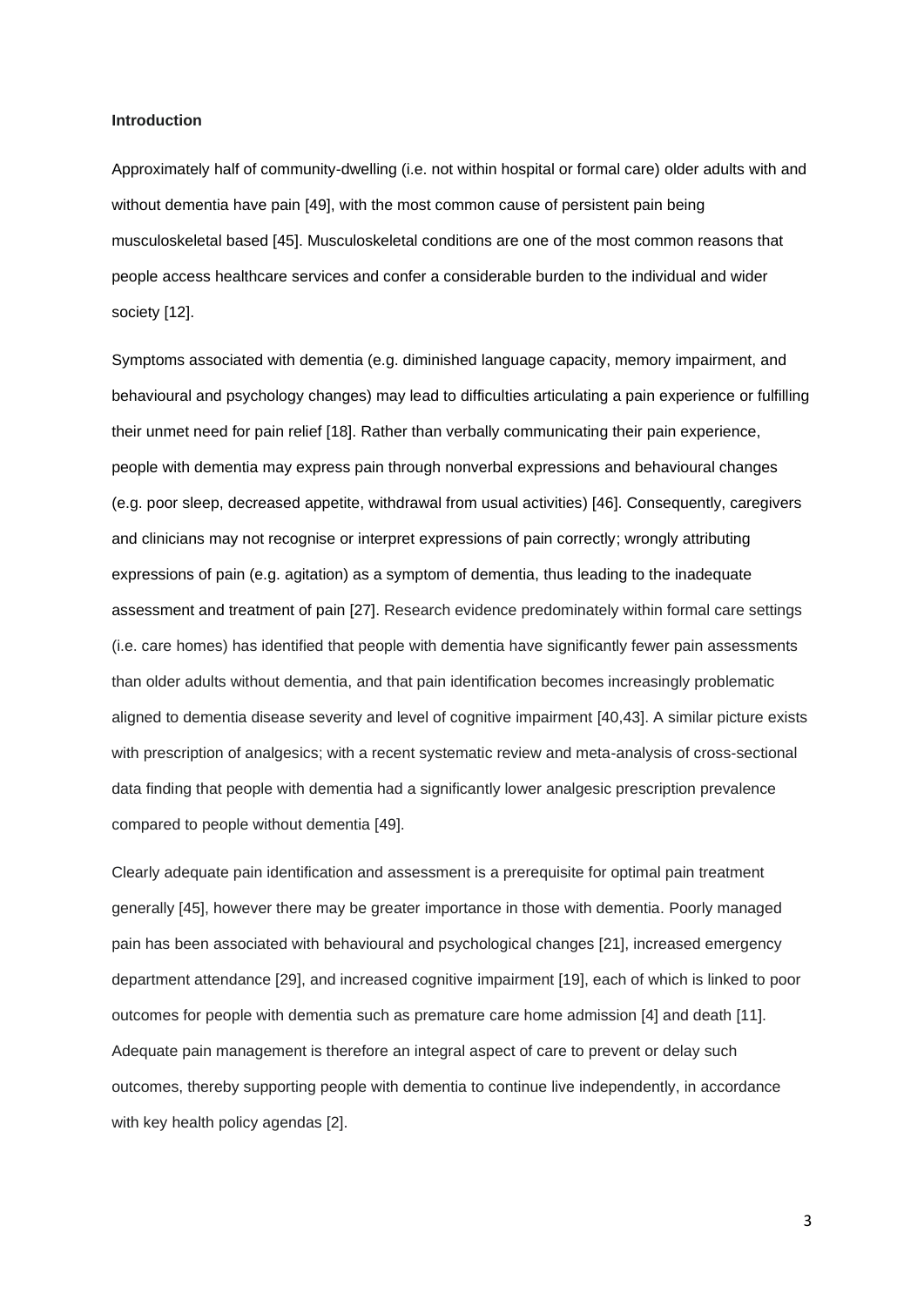Much of the research evidence to date is focused on formal care populations (e.g. care home residents) [13], with research exploring pain management in community or primary care settings limited to cross-sectional, descriptive, and small sample designs [13]. Recent research has called for quantitative studies to examine pain assessment and analgesic prescribing for people with dementia within community settings such as primary care [30]. This study aimed to describe the longitudinal prevalence of musculoskeletal consultation and analgesic prescription for people with dementia compared to matched older adults without dementia in a UK primary care database.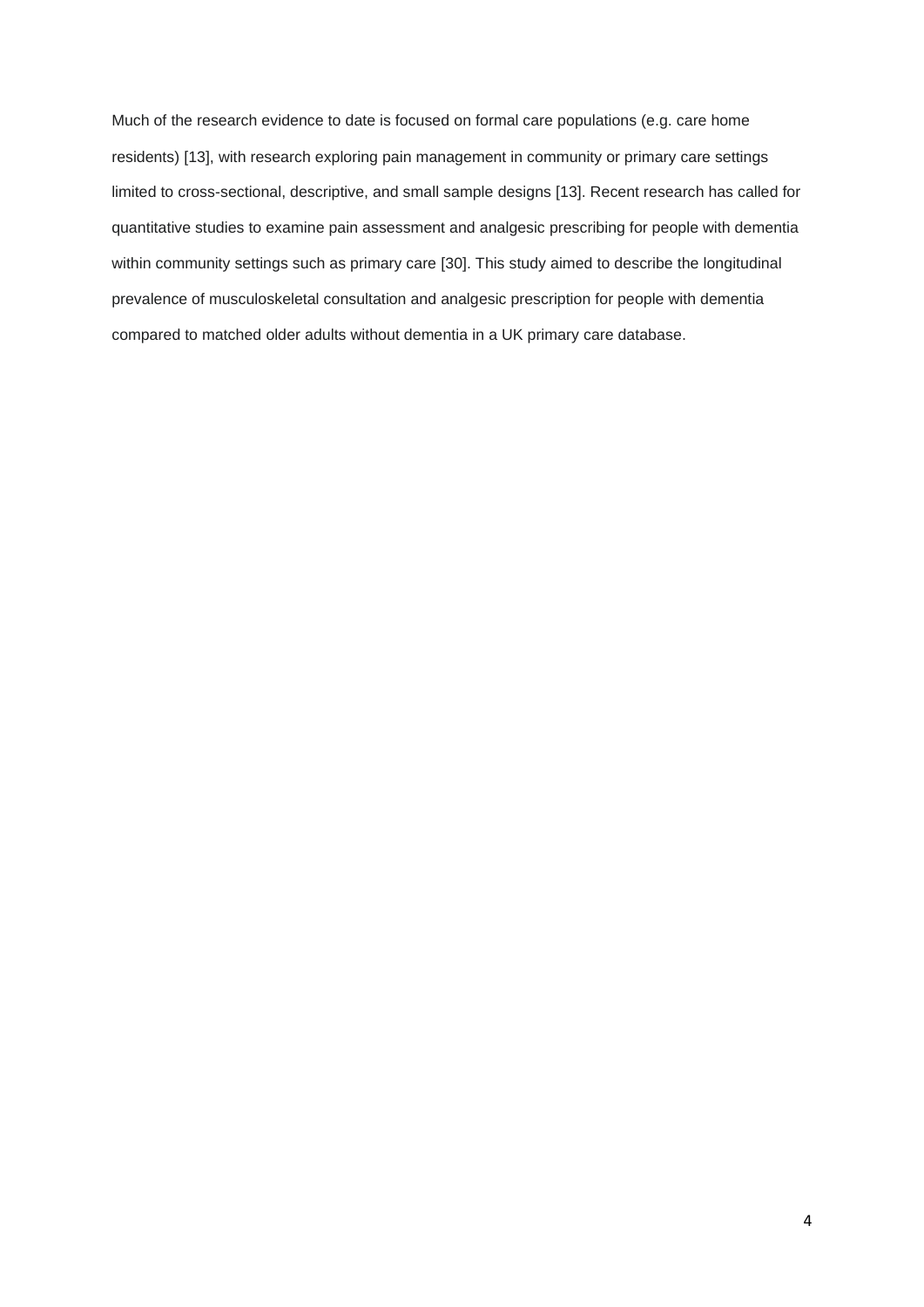## **Methods**

## **1.1 Study setting and population**

This study used data from the Clinical Practice Research Datalink (CPRD) GOLD to conduct a retrospective cohort study. CPRD is a UK primary care medical database containing high-quality and anonymised data on over 11 million patients [28], of which 2.8 million were active in 2017. In the UK, 98% of the population are registered with a general practice [28] making primary care electronic health record data an ideal representative sample. When compared to the UK 2011 census, CPRD patients were representative of the UK population in relation to age, gender, and ethnicity [28]. CPRD includes data on patients' clinical conditions, diagnoses, and symptoms that correspond to ICD classification codes, information on tests, referrals, and prescribed medications (corresponding to British National Formulary) as well as information on demographics and health behaviour [28]. Furthermore patient information from secondary care are also included in the CPRD, an example being medication prescribed from secondary care continued in primary care [3].

Data were retrieved from 1<sup>st</sup> January 1995 to 31<sup>st</sup> December 2017. For the purpose of this analysis, the general practices included were linked to the Office for National Statistics practice-level Index of Multiple Deprivation. Research indicates that practices with and without linked data are similar in regards to demographic data, years of follow‐up, and prescribing of medication [22].

# **1.2 Study participants**

Electronic health record data is principally collected in UK primary care using Read codes entered by members of primary care staff. Read codes are a standard, hierarchical vocabulary of clinical terms used to document various clinical information, including but not limited to symptoms, signs, diagnoses, and prescriptions [9].

A dementia cohort (exposed population) was identified with a dementia diagnostic Read code or a dementia-related drug between 1<sup>st</sup> January 1997 and 31<sup>st</sup> December 2017. Dementia index date was defined as the incident (first record) dementia diagnostic Read code or a dementia-related drug (whichever came first). A matched cohort (1:1) by year of birth, sex, and general practice was identified at baseline with no evidence of a dementia diagnostic Read code or a dementia-related drug between 1997 and 2017. Dementia index date was assigned for patients in the matched cohort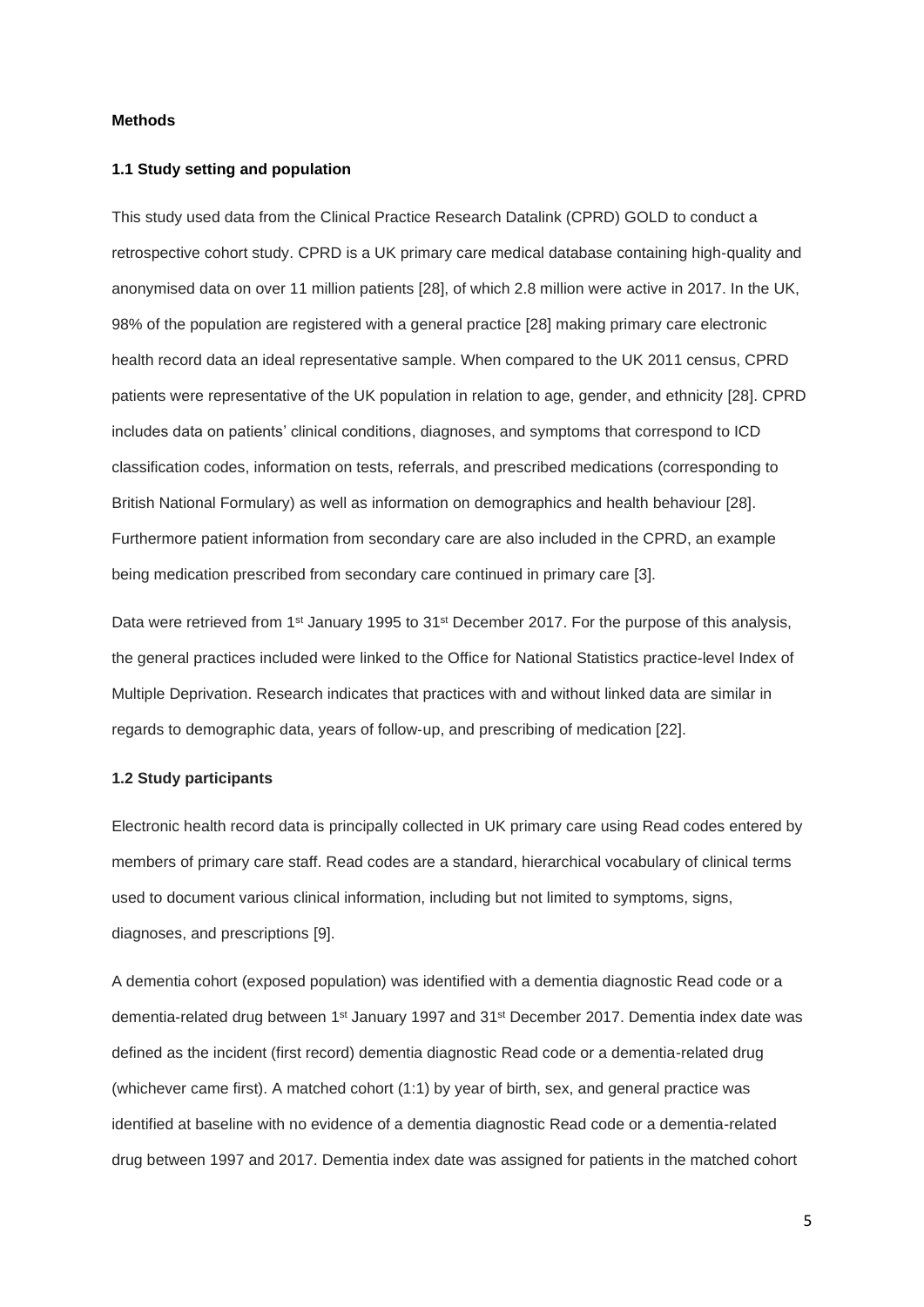within their respective matched-pair for analysis. Read codes were identified from previously defined clinical codes lists [15,16] (available online at [https://www.keele.ac.uk/mrr\)](https://www.keele.ac.uk/mrr).

To be included in the dementia or matched cohort, all patients were 50 years old or older at index date, with no evidence of a Read code indicative of formal care residence during 1997 to 2017. All patients had at least a two-year period between their entry date and their index date, with no evidence of a Read code indicative of cancer diagnosis during this period. Additionally, patients were excluded 6 months before their first morbidity cancer Read code during follow up. Finally, all patients must have had evidence of a face-to-face, or telephone consultation with a GP or a nurse within a 90-day preand-post window of their assigned index date to ensure that they were active consulters.

## **1.3 Outcome measures**

#### Musculoskeletal consultation

Musculoskeletal consultations were identified using previously validated Read codes documented in the patient's record (available online at [www.keele.ac.uk/mrr\)](http://www.keele.ac.uk/mrr) [31]. Previous research has documented musculoskeletal consultation as an appropriate marker to encapsulate pain identification and assessment for older adults in CPRD [5].

#### Analgesic prescription

Evidence of analgesic prescription was identified using a previously validated hierarchical classification [7] that categorised analgesics into six groups based on their potency, in line with the World Health Organisation analgesic ladder. At the bottom of the ladder are basic analgesic prescriptions (e.g. paracetamol). Opioid analgesic prescriptions were separated into four classifications based upon their potency; weak analgesics, moderate analgesics, strong analgesics (each containing increasingly strong opioids used alone or in combination with paracetamol), and very strong analgesics (very strong single opioids such as morphine), and NSAIDS [7]. An additional category included evidence of (any) analgesic prescription, irrespective of classification or potency.

# **1.4 Covariates**

Covariates that could be associated with the outcomes of interest were identified from a systematic review conducted by the authors [13]. Covariates included: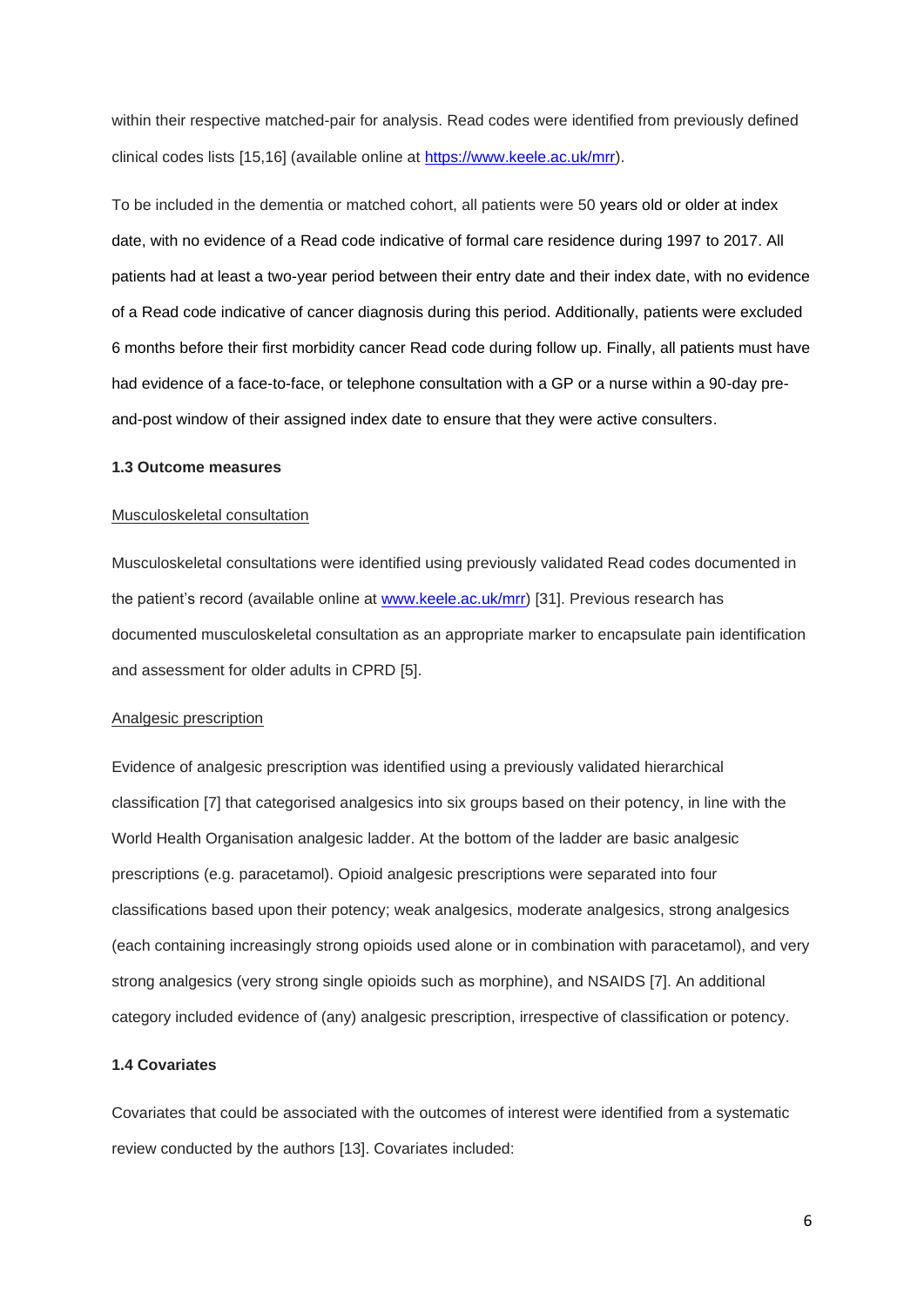- Evidence of specific comorbidities (cardiovascular-related conditions, diabetes, depression) during the two years before index date [52].
- A surrogate measure for comorbidity calculated using the total number of prescriptions during the two years before index date mapped to different British National Formulary sections [42,44].
- The frequency of consultations by each patient during the two years before index date defined as "any face-to-face or telephone consultation completed by a doctor or a nurse" [48].
- Length of follow up (the number of days from index date to exit date).
- The year of index date, as this may be at any time during the 20-year study period (1st January 1997 to 31st December 2017) to adjust for potential cohort effect over time.

## **1.5 Follow up**

Follow up continued until five years after index date, or until the patient no longer contributed data, known as their 'exit date' (e.g. the date of the practice or patient left CPRD, patient death, 6 months prior to the patient's first morbidity cancer Read code, or if the study end date (31<sup>st</sup> December 2017) was reached). All analysis was conducted for a maximum five-year period from index date, and each annual period from index date to five years after index date. Stratification into annual periods from index date allowed examination of any patterns in musculoskeletal consultation and analgesic prescription over time from index date in line with the expected progression of dementia and worsening of symptoms [24].

### **1.6 Statistical analysis**

A matched cohort comparison was conducted. The baseline demographics were first described and compared using univariate statistical tests (e.g. t-test or chi-squared tests where appropriate).

To calculate period prevalence, patients contributed to the numerator of the equation if they had evidence of the outcome (musculoskeletal consultation or analgesic prescription) during the specified time period. If there was evidence of musculoskeletal consultation or analgesic prescription within the time period, additional consultations or analgesic prescriptions (of the same strength classification)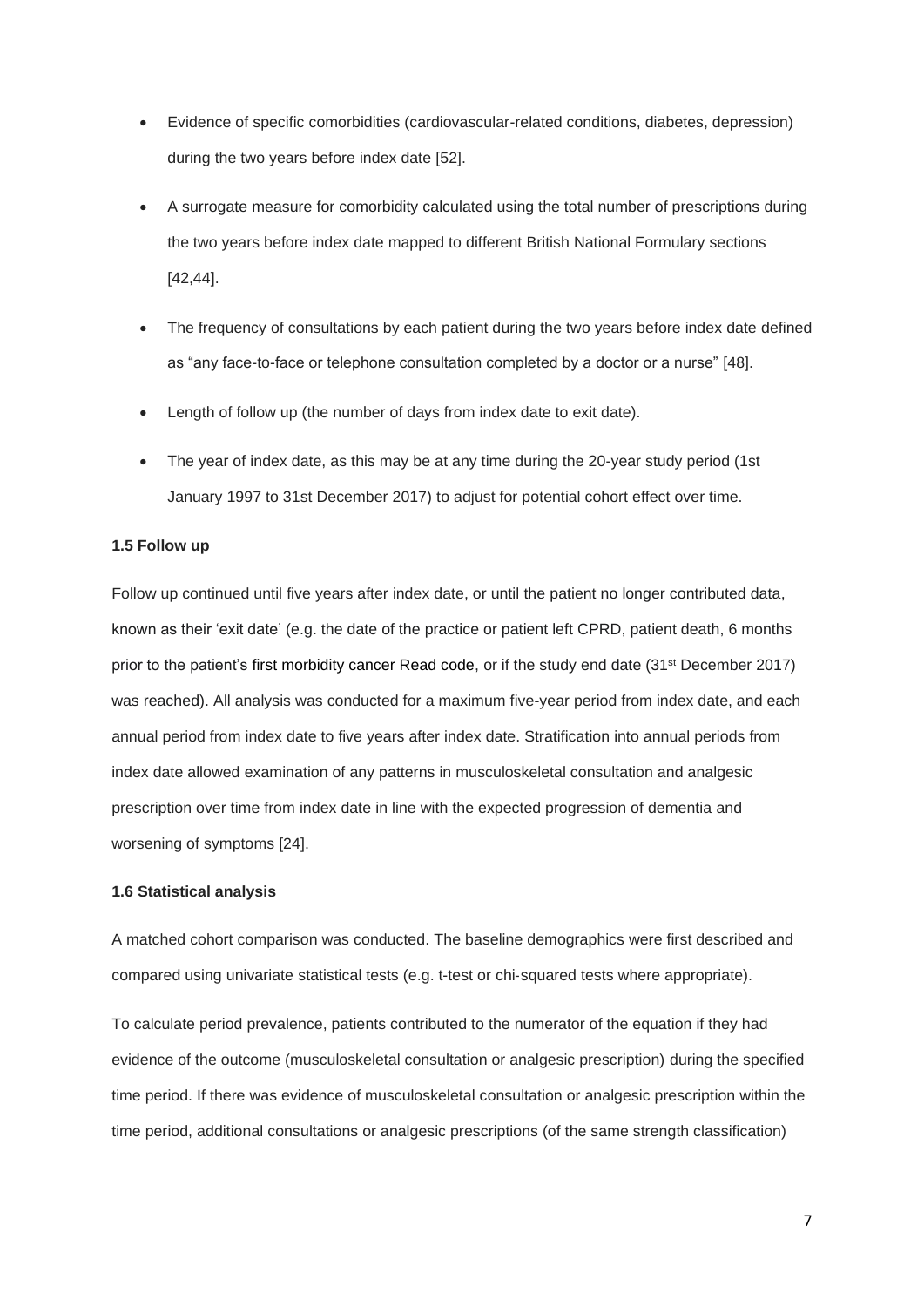were ignored [31]. The denominator included patients eligible throughout the time period. Period prevalence was reported as a percentage.

Conditional logistic regression models examined the association between patient status (dementia cohort vs. matched cohort) and the outcome (evidence of musculoskeletal consultation or analgesic prescription during each time period). Conditional logistic regression models produced unadjusted and adjusted odds ratios (OR) and 95% Confidence Intervals (95% CI), accounting for matched variables (general practice, year of birth, and sex), and adjusting for previous recorded consultations for cardiovascular-related conditions, diabetes and depression, morbidity, length of follow up, year of index date, and consultation frequency. Model assumptions were checked, including the linearity of continuous covariates to the log of the outcome variable assumption. If the assumption was violated, continuous variables were categorised with homogeneity within each strata implicitly assumed.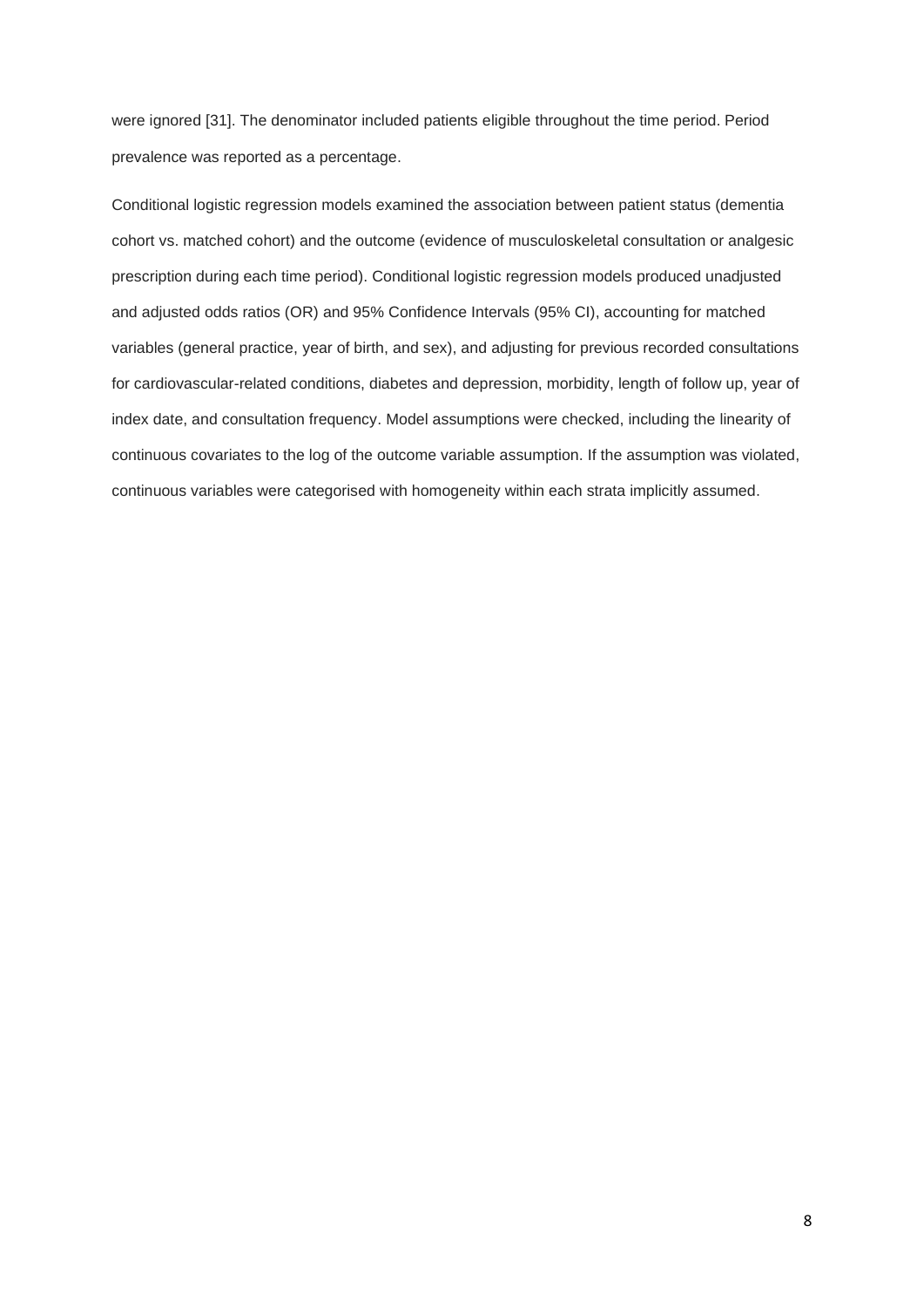## **Results**

#### Baseline demographics

The study cohort included 73,164 participants (36,582 dementia cohort, and 36,582 matched cohort)

at baseline. Table 1 shows the baseline characteristics of the two cohorts. The dementia cohort and

matched cohort were 59.8% female, with a mean age of 79.9 (standard deviation, 8.3) at the index

date. The dementia cohort had significantly shorter median follow up (in days) than the matched

cohort (621 vs 1225 days). During the two years before index date, the dementia cohort had a higher

count of codes indicating comorbidity, and in specific were more likely to have records of

cardiovascular-related conditions, depression and diabetes, compared to the matched cohort.

## Musculoskeletal consultations

### *5-year prevalence of musculoskeletal consultations*

During the five-year period following index date, the dementia cohort had a significantly lower

prevalence (12.3%) of musculoskeletal consultation than the matched cohort (58.5% vs 70.8%).

Multivariable conditional logistic regression found that during the five-year period from index date, the

dementia cohort had a lower odds of musculoskeletal consultation than the matched cohort (adjusted

OR = 0.83, 95% CI 0.78 to 0.89) (see Table 2).

## *Annual prevalence of musculoskeletal consultations*

The prevalence of musculoskeletal consultation for the dementia cohort gradually decreased in each

annual period from index date to five years after index date (24.5% to 19.5% p<.001). In contrast, the

prevalence of musculoskeletal consultation for the matched cohort remained relatively stable

throughout follow up, with a slight increase in consultation prevalence during the latter annual periods.

Multivariable conditional logistic regression models found the difference between the dementia cohort

- and matched cohort increased with the increase of disease duration of dementia (see Table 2) (first
- year: adjusted OR = 0.82, 95% CI 0.78 to 0.85; final year: adjusted OR = 0.61, 95% CI 0.54 to 0.68).

## Analgesic prescription

## *5-year prevalence analgesic prescription*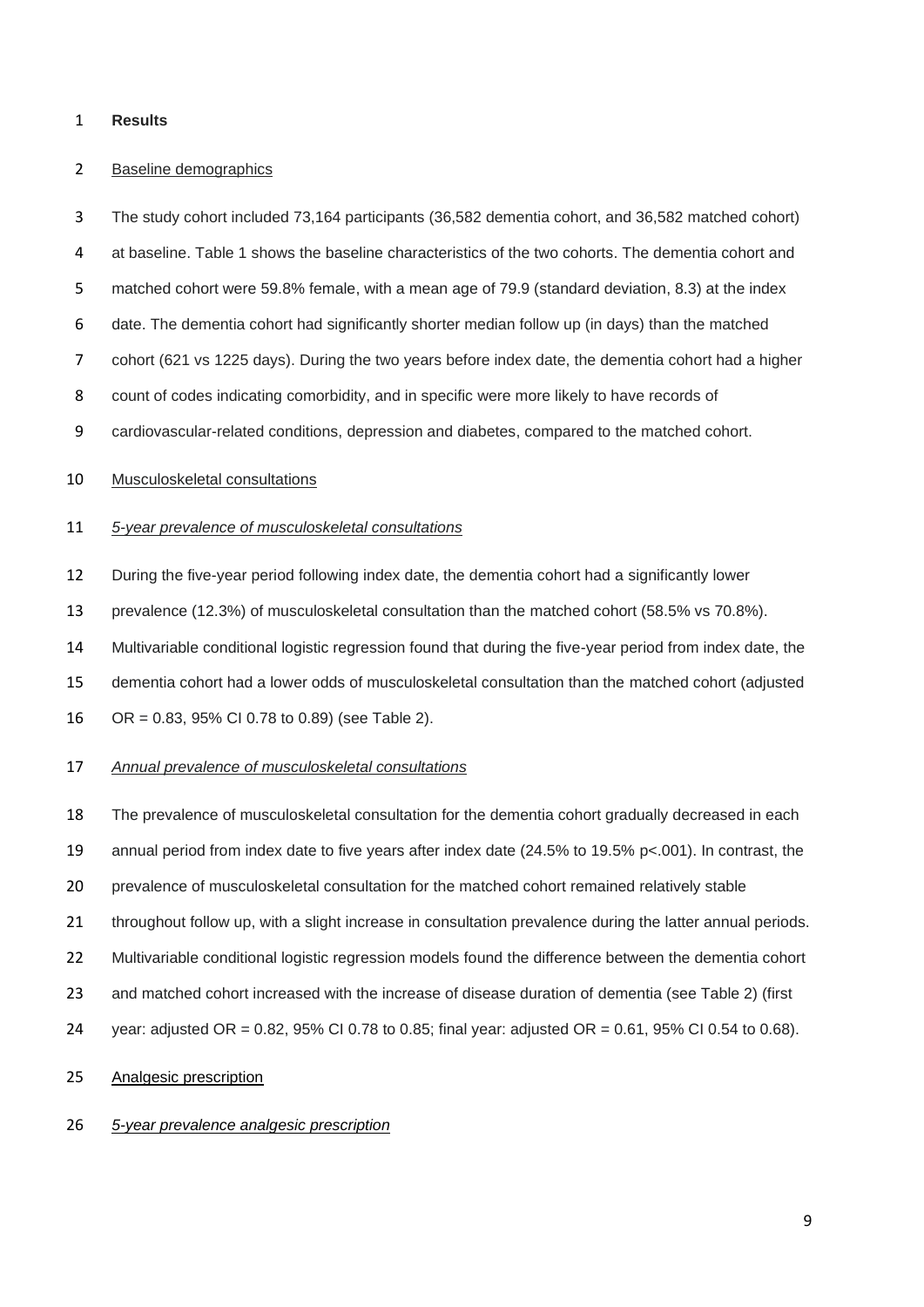The five-year prevalence of evidence of any analgesic prescription was similar for the dementia 2 cohort compared to the matched cohort (76.7% vs. 79.0%, respectively; adjusted OR = 0.97 (0.91 to 1.03) (see Table 3).

 When stratified into analgesic classifications, the five-year prevalence of basic analgesics was highest for the dementia cohort and matched cohort (63.5%, 62.1%, respectively), followed by weak analgesics, strong analgesics, NSAIDs, moderate analgesics, and lastly, very strong opioids (2.9%, 3.0%, respectively). The dementia cohort and matched cohort had a similar five-year prevalence of basic analgesic prescription. However, the dementia cohort had a lower five-year prevalence and odds of being prescribed a weak analgesic, moderate analgesic, strong analgesic or NSAID compared to the matched cohort (see Table 3).

# *Annual prevalence of analgesic prescription*

 The annual prevalence of analgesic prescription remained relatively stable for the dementia cohort and matched cohort from index date to 5 years (see Table 4). This reflected the multivariable logistic regression models (first year of follow up: adjusted OR 0.96, 95% CI 0.93 to 0.99; final year of follow up: adjusted OR 0.89, 95% CI 0.83 to 0.97).

 The annual prevalence of analgesic prescription was also stratified into analgesic classifications. The dementia cohort and matched cohort had a similar prevalence and odds of basic analgesic prescription, irrespective of annual period (see Table 4). Similarly, the annual prevalence of very strong analgesic prescription was similar for the dementia cohort and matched cohort throughout follow up, with the wide confidence intervals indicating no significant difference (year 1 adjusted OR 0.78, 95% CI, 0.63 to 0.97; year 5 adjusted OR 1.03, 95% CI 0.55 to 1.94).

 Conversely, the dementia cohort had a lower annual prevalence and odds of weak analgesic, moderate analgesic, strong analgesic, and NSAID prescription compared to the matched cohort. Importantly, the prevalence of these analgesic prescriptions steadily lowered from index date throughout follow up for the dementia cohort.

**Discussion** 

27 This study of over 70,000 patients in primary care found that people with dementia had a consistently

lower prevalence of musculoskeletal consultation than older adults without dementia and this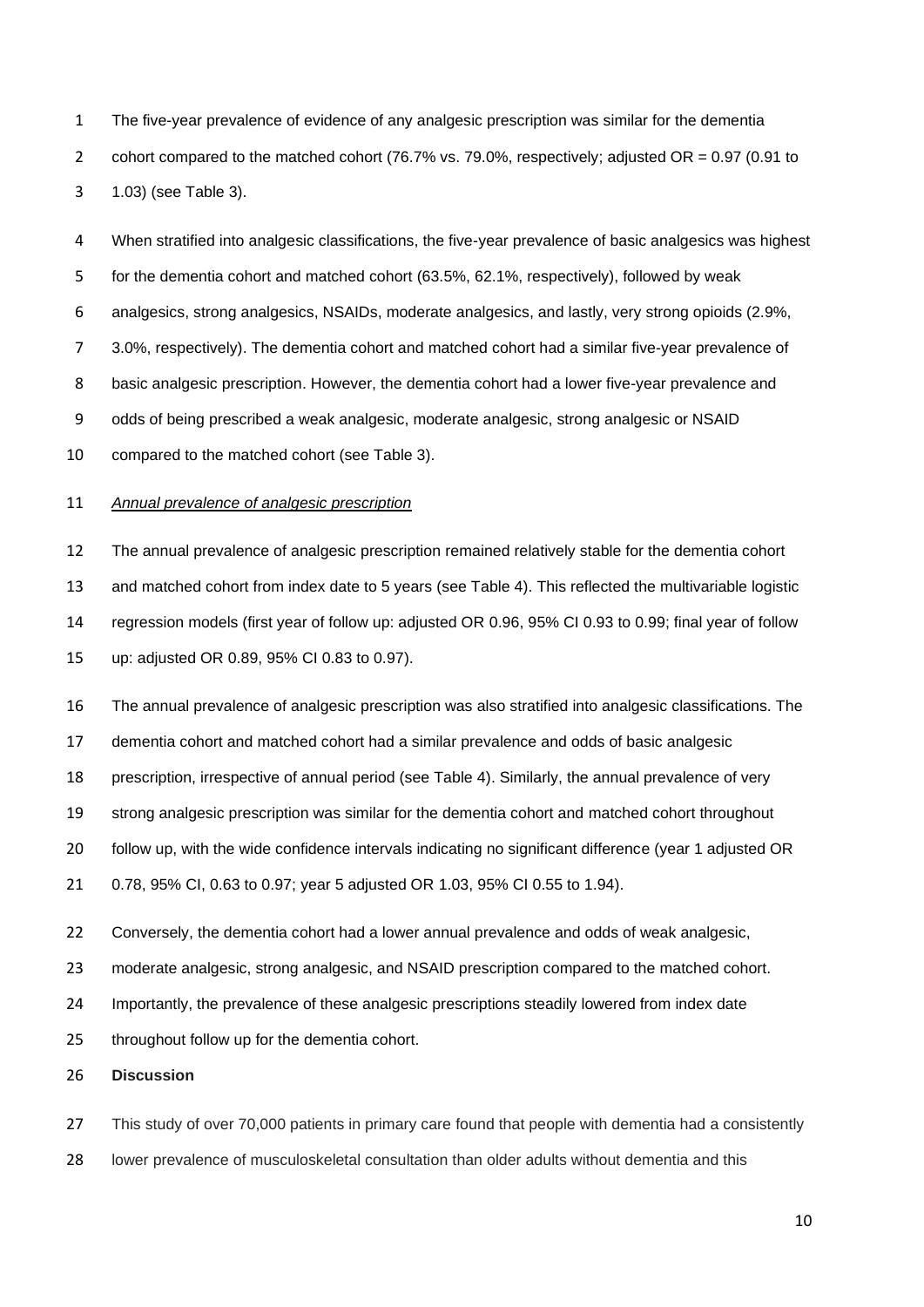discrepancy increased over time. This study also found people with dementia were recorded to lower evidence of weak, moderate, strong, and NSAID prescriptions compared to older adults without dementia, again with the discrepancy increasing throughout follow up. The following sections will explore these findings further, with reflection upon previous literature.

 Our findings add to the literature by demonstrating that people with dementia had a lower prevalence of recorded musculoskeletal consultation than older adults without dementia and this is consistent with research conducted within care home settings [40]. Furthermore, the longitudinal perspective of this study enabled investigation into the prevalence of musculoskeletal consultations over time, with findings showing a decreased prevalence throughout follow up for people with dementia. This finding complements previous research that found that pain identification and assessment decreased with increased cognitive impairment [43], and decreased ability to provide a self-report of pain [35], using an assumption that the 5 year time period in this study would represent a sufficient period to represent dementia disease progression.

 Similarly, for analgesics, patterns were found that differed between people with and without dementia that concur with previous literature. For example this study found that the prevalence of basic analgesic prescription was similar for people with dementia and older adults complementing findings of other studies that found people with dementia were prescribed similar [6,51], or higher rates [26,34,50] of paracetamol use than older adults without dementia [13]. Such findings may reflect the recommendation that paracetamol should be used as the first-line treatment for persistent pain due to the good side effect profile [1]. These recommendations are, however, in discordance with NICE 21 Chronic pain: assessment and management guidelines (currently in development) that recommend paracetamol should not be given for chronic pain management [41]. This study found that prevalence of weak, moderate, and strong analgesic prescription was lower for people with dementia. This reflects the findings of a recent meta-analysis that reports people with cognitive impairment may use less opioids than people without cognitive impairment [25] and also evidence on the limitations of opioids to treat persistent pain in older adults [1,39] and particularly concerns associated with opioid use in people with dementia [17,23,37]. Whilst the patterns of weak to strong analgesic prescription were generally lower for people with dementia, the findings on very strong analgesic were less reliable with wider confidence intervals (adjusted OR 0.83, 95% CI 0.57 to 1.22). This may be reflective of the rarity of very strong analgesic prescription in primary care that may have reduced the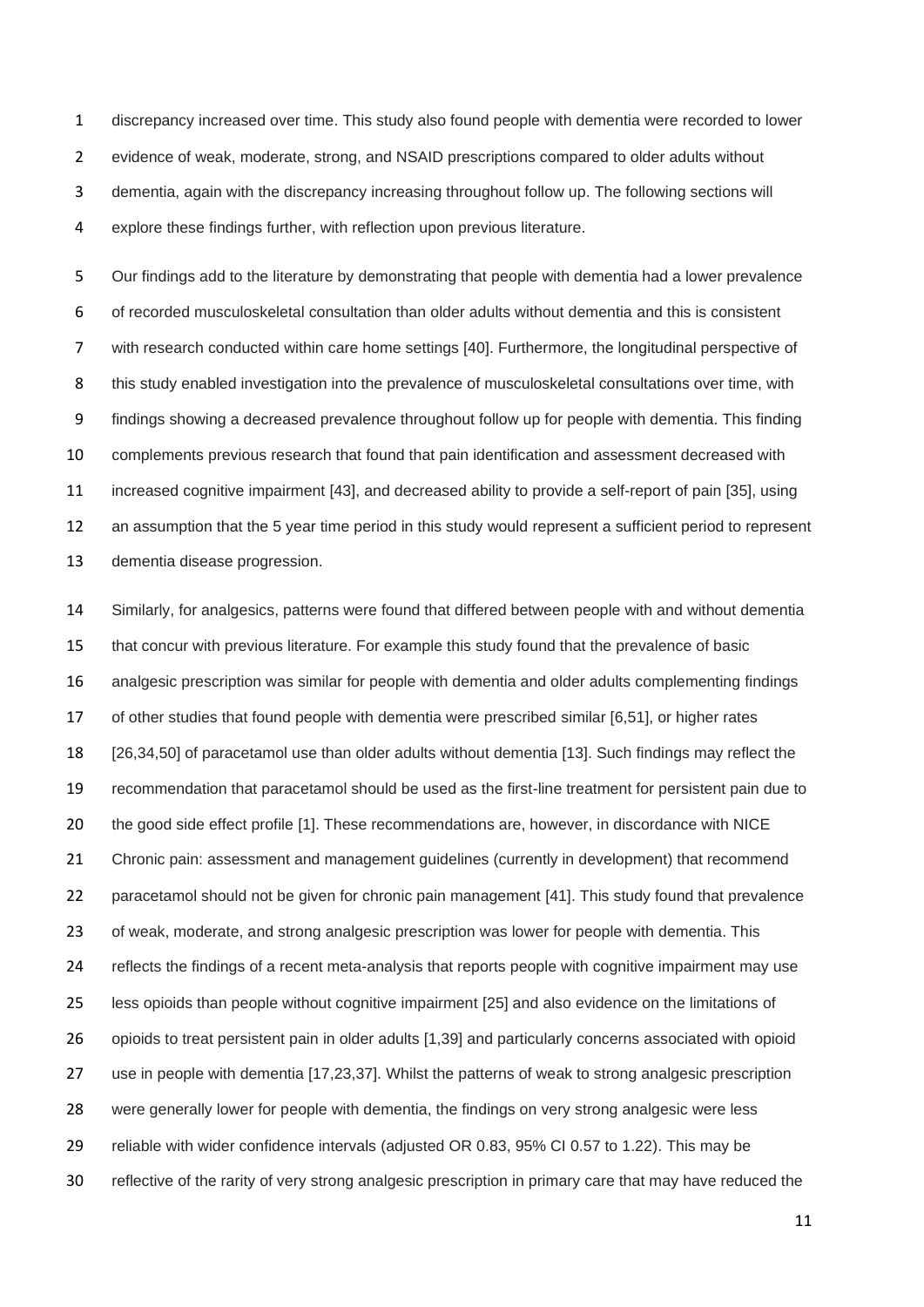precision of the estimates but also may be because very strong opioid prescriptions (such as for morphine or Oxycodone) would be warranted when the pain source is perhaps more severe and more easily identifiable (e.g. an acute injury). Finally, the five-year prevalence of NSAID prescription was 9% lower for people with dementia than older adults without dementia (19.2% vs. 28.3%, respectively), reflecting previous literature [47,51]. Additionally, this study found a steadily lowering prevalence of NSAID prescription throughout follow up. This finding is supported by a number of studies that also found a decreasing prevalence of NSAID use throughout the course of dementia [6,24] all of which reflect numerous guidelines recommending that NSAIDs should be considered rarely for older adults, and only if safer therapies (e.g. paracetamol) have failed to relieve pain due to potential side effects [1,39].

#### *Strengths and limitations*

 A key strength of this study is the use CPRD, as this database is broadly representative of the UK primary care population [28] with demonstrated validity in coding practice [33]. Furthermore, this study has utilised established and validated Read code and prescription lists to identify the cohort (dementia), outcome and covariates [8,16,38]. Use of electronic health records such as CPRD confers additional advantages as they record actual events and are not subject to selection or reporting bias associated with survey-based designs which can have added issues when applied to the collection of data from people with dementia [53]. In addition, results were adjusted for overall consultation frequency for each participant which accounts for increased likelihood of coding due to increased presentation (as consultations may be elevated due to dementia).

 There are, however, several limitations associated with this study. Advances have been made to improve the detection of dementia within primary care, however there may have been patients within the matched cohort with undiagnosed dementia [32] and this potential misclassification may mean the strength of the associations with pain outcomes are underestimated. Furthermore, whilst electronic health data captures a wealth of information it cannot capture unrecorded health related information, for example self-managed pain and use of over-the-counter analgesics, therefore prevalence estimates of analgesic prescriptions (especially basic analgesics) in this study are likely to underestimated. Similarly, this study did not directly examine the association between dementia severity and pain outcomes, as cognitive evaluations (e.g. General Practitioner Assessment of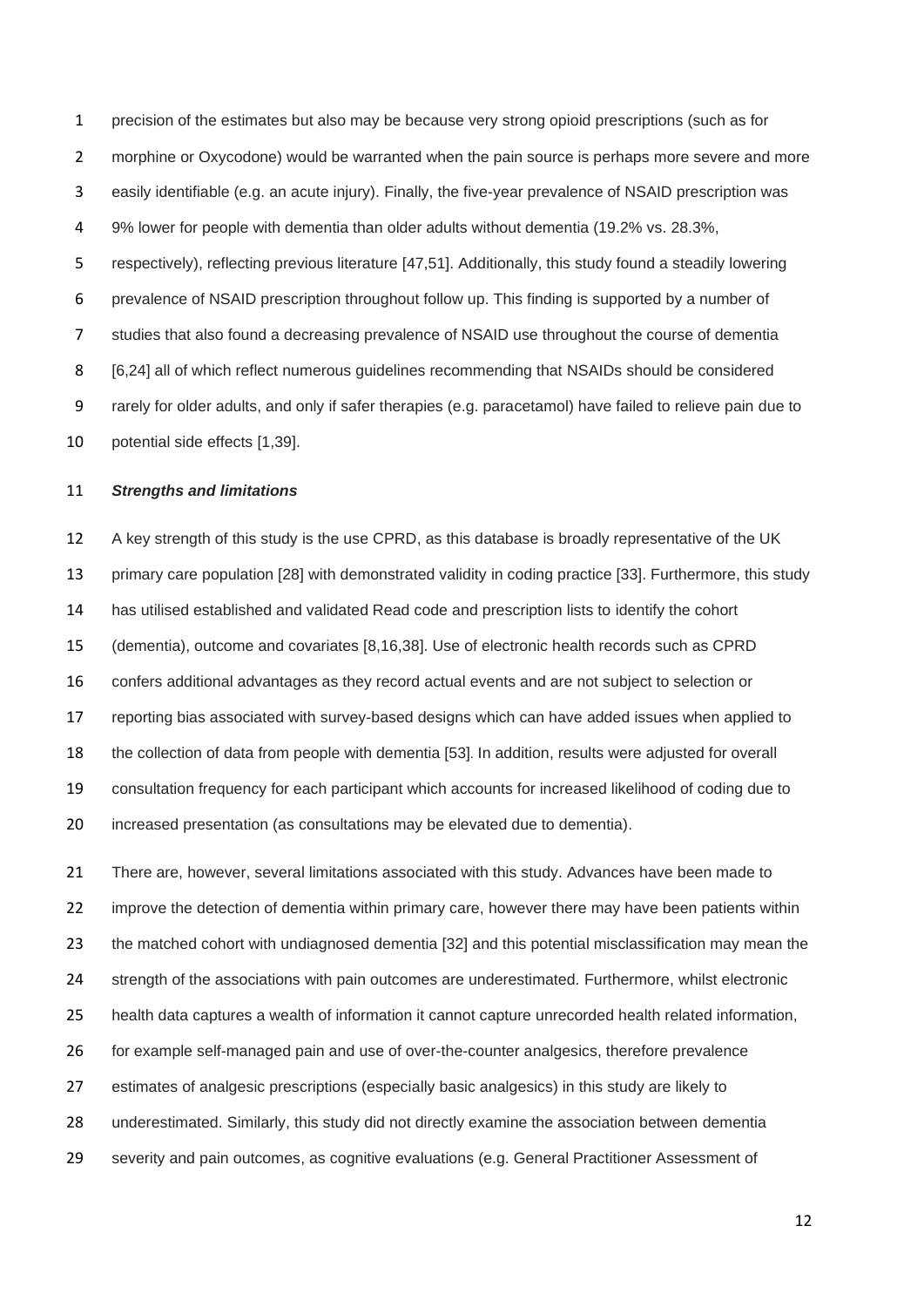Cognition (GPCOG) score) are inconsistently recorded in electronic health record data [20]. This is an important limitation as people with moderate or severe dementia are less likely than people with mild dementia to report their pain or have their pain identified by others [43]. This limitation was mitigated by the 5-year follow up to reflect expected progression of dementia and worsening of symptoms [24].

 In terms of the longitudinal analysis, this research aimed to describe the prevalence of musculoskeletal consultation and analgesic prescriptions over time from index date, in line with expected dementia progression. However, research and UK policy have highlighted the untimely coding of a dementia diagnosis in primary care records, with a small number of patients only receiving a recording of dementia during the latter, and more severe stages [10]. The untimely diagnosis of dementia in primary care may implicate the accuracy of longitudinal temporal analysis starting from an 11 index date representing dementia diagnosis.

 This study conducted a descriptive comparison of analgesic prescription between a dementia cohort and matched cohort by examining evidence of analgesic prescription in each time period. By identifying 'evidence of' analgesic prescription, rather than examining analgesic count may have underestimated the difference in analgesic prescription between people with and without dementia. Future studies should build upon this evidence by examining the number of pain prescriptions for people with dementia compared to a matched cohort.

 Finally, differences in the reported effects between cohorts may in part be influenced by immortal time bias. In essence 'unhealthier' patients in the dementia cohort may have left the study (e.g. due to death, transfer to a care home), leaving a healthier cohort of people with dementia (i.e. less likely to have pain). Inspection of the median time in study showed significant differences between the cohorts (much less time for the dementia cohort), and this would be expected because selection of people with dementia will invariably include a higher level of mortality. However, checks in data show that the dementia cohort and the matched cohort that remained in the study during the last annual time period from index date (year four to five) were similar in regard to a range of baseline characteristics as people included in the first year after index date (see appendix A). Additionally, multivariable analyses 27 adjusted for 'length of follow up' to negate the impact of immortal time bias on the results. To fully understand this issue future studies should include time-to-event regression techniques (e.g. survival analysis with matched censoring) to give estimation of the potential for immortal time bias.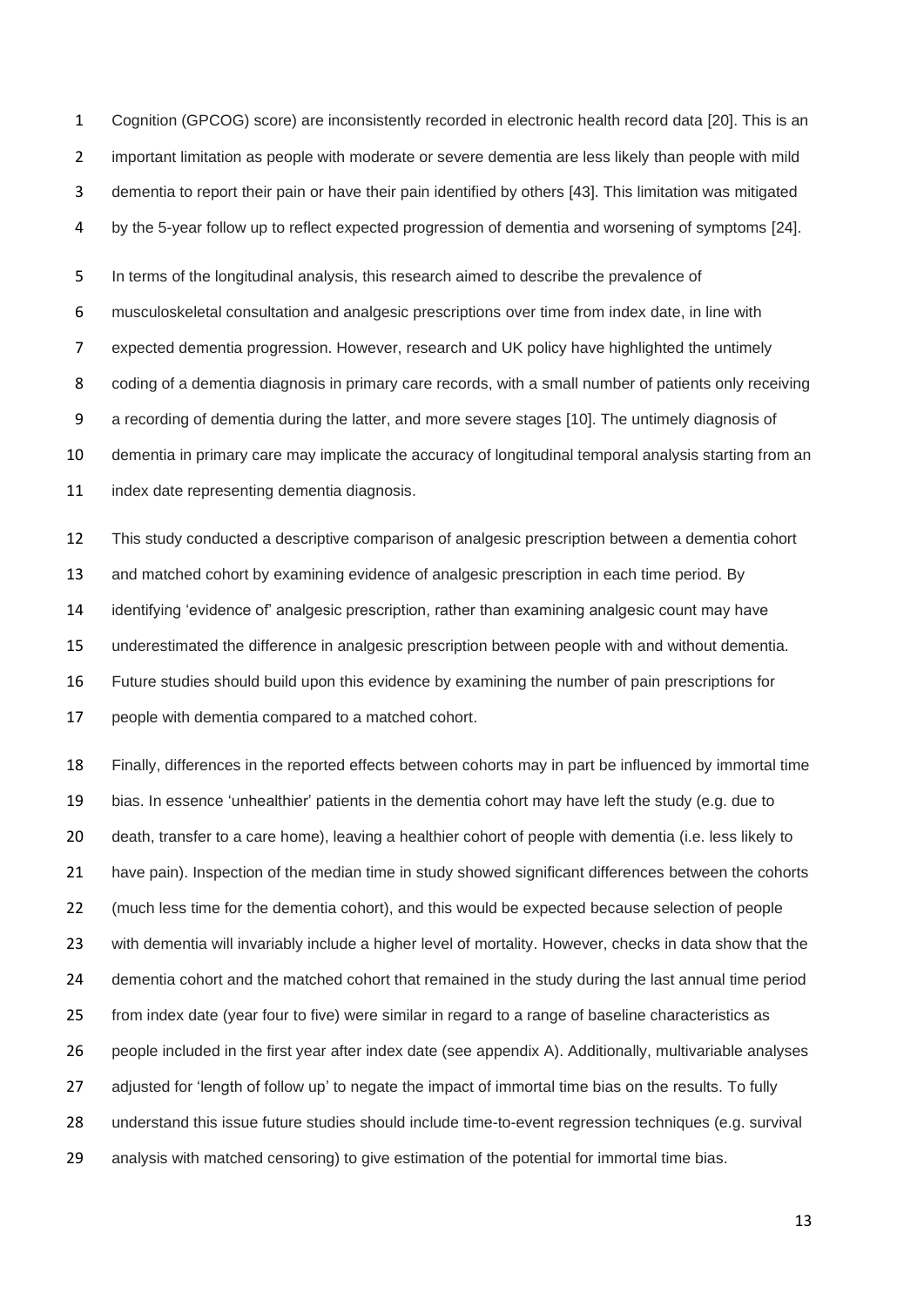There are potential clinical implications from these findings. Although analgesics may be over prescribed relative to other forms of treatment in older people [36], such prescribing is another marker (just as musculoskeletal consultation is) of the level of consideration and awareness of attending clinicians to the problem of pain [41]. Taking this to be the case, then this study provides further evidence that less consideration may be paid to pain in people with dementia, and so it seems even less attention as dementia progresses. Clearly symptoms of dementia create additional challenges for clinicians in the assessment and treatment of pain [13,14], however there is also evidence of tangible benefits of effective management of pain such as tackling potential unmet needs directly related to pain [53] as well as conferring benefits beyond pain [21].

## *Conclusion*

 This study is the first to examine potential differences in pain assessment and treatment prevalence in people with and without dementia at a primary care population level. The results confirm findings of previous studies focused on care home settings that show similar trends of lower rates of pain assessment and treatment. The evidence suggests a need to understand more about practical methods to increase awareness of pain and to employ better methods of pain assessment, evaluation of treatment response and acceptable and effective management for people with dementia, in primary care.

### **Acknowledgements**

 This study is based in part on data from the Clinical Practice Research Datalink obtained under 20 licence from the UK Medicines and Healthcare products Regulatory Agency. The data is provided by 21 patients and collected by the NHS as part of their care and support. The interpretation and conclusions contained in this study are those of the author/s alone. Copyright © [2021], re-used with the permission of The Health & Social Care Information Centre. All rights reserved. The CPRD 24 Independent Scientific Advisory committee (reference number ISAC 17\_240RA) approved this study. This research received no specific grant from any funding agency in the public, commercial, or not- for-profit sectors. This work however formed part of a PhD project which received funding from Keele 27 University ACORN studentship. CCG is part funded by the NIHR Applied Research Collaboration (ARC) West Midlands.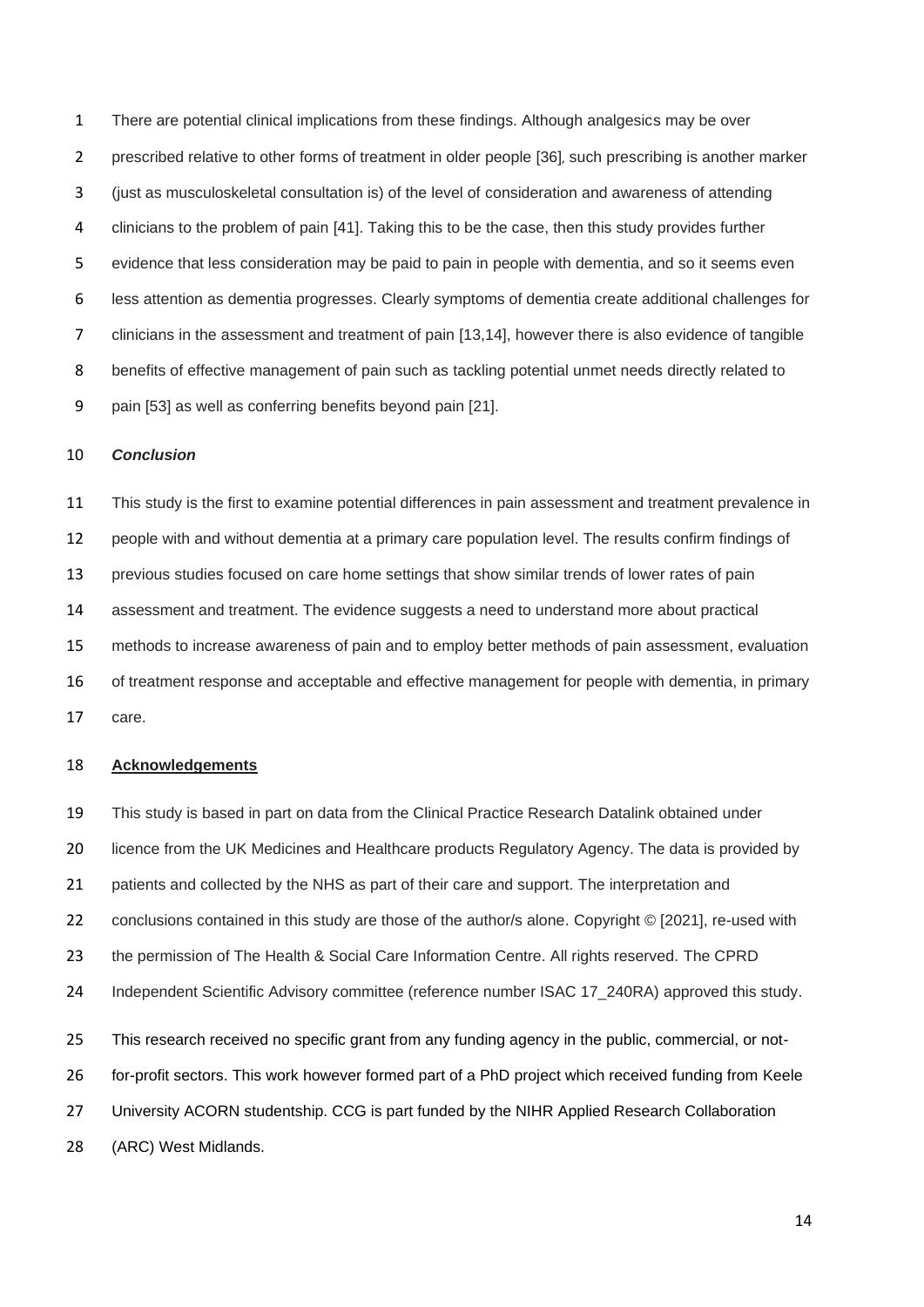# **Conflict of interest**

- Dr Laurna Bullock, Dr John Bedson, Dr Ying Chen, Professor Carolyn A. Chew-Graham and Dr Paul
- Campbell have nothing to disclose.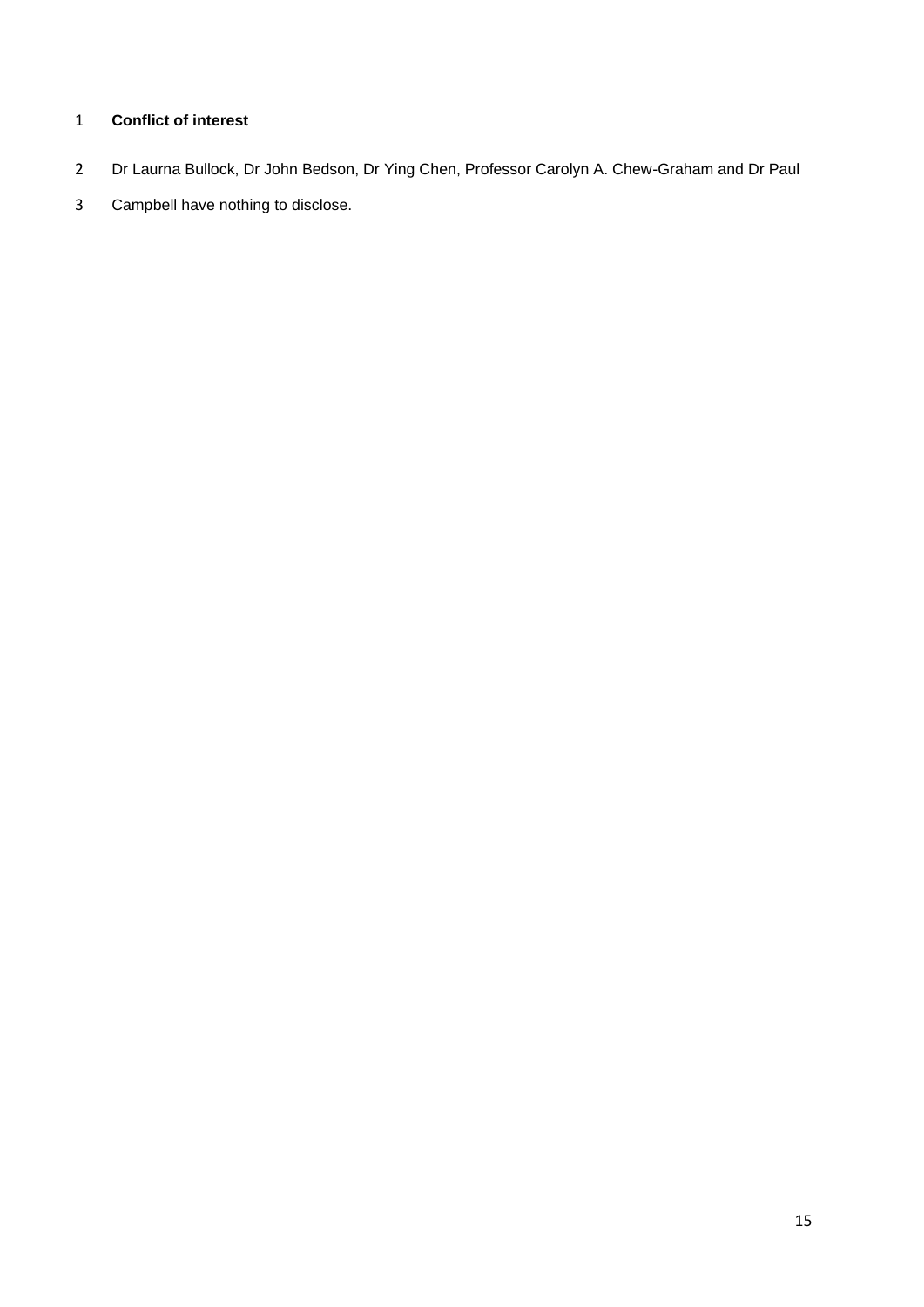#### **References**

- [1] Abdulla A, Bone M, Adams N, Elliott AM, Jones D, Knaggs R, Martin D, Sampson EL, Schofield P. Evidence-based clinical practice guidelines on management of pain in older people. Age Ageing 2013;42:151–153. doi:10.1093/ageing/afs199.
- [2] Alzheimer's Society. Support. Stay. Save. Care and support of people with dementia in their own homes. 2011:1–92. doi:10.1051/medsci/2011272119.
- [3] Appleyard T, Ashworth J, Bedson J, Yu D, Peat G. Trends in gabapentinoid prescribing in patients with osteoarthritis: a United Kingdom national cohort study in primary care. Osteoarthr Cartil 2019;27:1437–1444.
- [4] Balestreri L, Grossberg A, Grossberg GT. Behavioral and Psychological Symptoms of Dementia as a Risk Factor for Nursing Home Placement. Int Psychogeriatrics 2000;12:59–62. doi:10.1017/s1041610200006773.
- [5] Balfour JE, O'Rourke N. Older adults with Alzheimer disease, comorbid arthritis and prescription of psychotropic medications. Pain Res Manag 2003;8:198–204.
- [6] Bauer U, Pitzer S, Schreier MM, Osterbrink J, Alzner R, Iglseder B. Pain treatment for nursing home residents differs according to cognitive state – a cross-sectional study. BMC Geriatr 2016;16:1–10. doi:10.1186/s12877-016-0295-1.
- [7] Bedson J, Belcher J, Martino OI, Ndlovu M, Rathod T, Walters K, Dunn KM, Jordan KP. The effectiveness of national guidance in changing analgesic prescribing in primary care from 2002 to 2009: An observational database study. Eur J Pain (United Kingdom) 2013;17:434–443.
- [8] Bedson J, Chen Y, Ashworth J, Hayward RA, Walters K, Dunn KM, Jordan KP. Trends in longterm opioid prescribing in primary care patients with musculoskeletal conditions. Pain 2016;157:1. doi:10.1097/j.pain.0000000000000557.
- [9] Benson T. The history of the Read codes: the inaugural James Read Memorial Lecture 2011. Inform Prim Care 2011;19:173–182. Available: www.phcsg.org.uk. Accessed 12 Aug 2020.
- [10] Bradford A, Kunik ME, Schulz P, Williams SP, Singh H. Missed and delayed diagnosis of dementia in primary care: prevalence and contributing factors. Alzheimer Dis Assoc Disord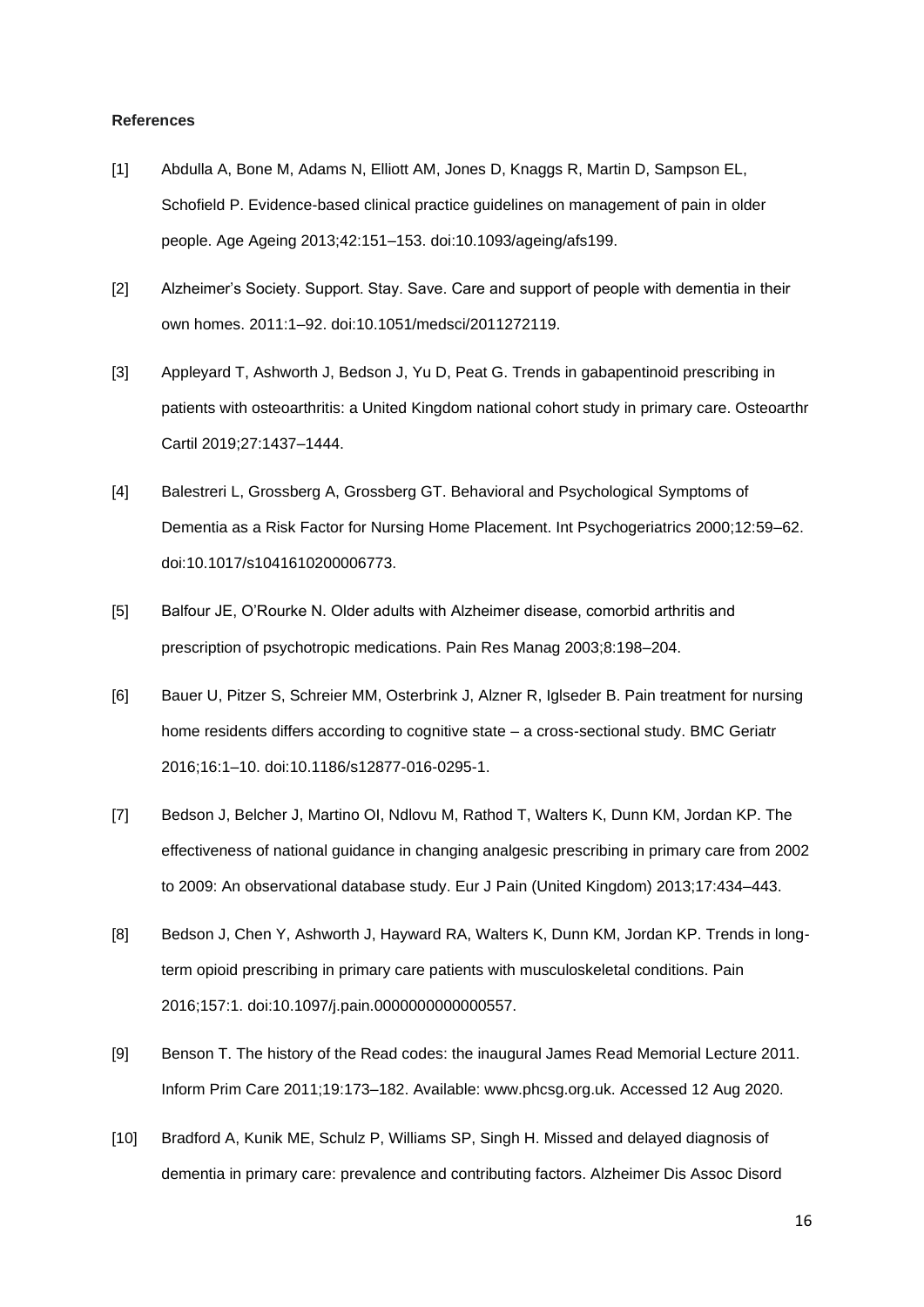2009;23:306–14. doi:10.1097/WAD.0b013e3181a6bebc.

- [11] Bränsvik V, Granvik E, Minthon L, Nordström P, Nägga K. Mortality in patients with behavioural and psychological symptoms of dementia: a registry-based study. Aging Ment Heal 2020. doi:10.1080/13607863.2020.1727848.
- [12] Briggs AM, Cross MJ, Hoy DG, Sànchez-Riera L, Blyth FM, Woolf AD, March L. Musculoskeletal Health Conditions Represent a Global Threat to Healthy Aging: A Report for the 2015 World Health Organization World Report on Ageing and Health. Gerontologist 2016;56:S243–S255. doi:10.1093/geront/gnw002.
- [13] Bullock L, Bedson J, Jordan JL, Bartlam B, Chew-Graham CA, Campbell P. Pain assessment and pain treatment for community-dwelling people with dementia: A systematic review and narrative synthesis. Int J Geriatr Psychiatry 2019;34:807–821. doi:10.1002/gps.5078.
- [14] Bullock L, Chew-Graham CA, Bedson J, Bartlam B, Campbell P. The challenge of pain identification, assessment, and management in people with dementia: a qualitative study. Br J Gen Pract Open 2020.
- [15] Burton C, Campbell P, Jordan K, Strauss V, Mallen C. The association of anxiety and depression with future dementia diagnosis: A case-control study in primary care. Fam Pract 2013;30:25–30. doi:10.1093/fampra/cms044.
- [16] Campbell P, Rathod-Mistry T, Marshall M, Bailey J, Chew-Graham CA, Croft P, Frisher M, Hayward R, Negi R, Singh S, Tantalo-Baker S, Tarafdar S, Babatunde OO, Robinson L, Sumathipala A, Thein N, Walters K, Weich S, Jordan KP. Markers of dementia-related health in primary care electronic health records Markers of dementia-related health in primary care electronic health records. Aging Ment Heal 2020. doi:10.1080/13607863.2020.1783511.
- [17] Chang E, Daly J, Johnson A, Harrison K, Easterbrook S, Bidewell J, Stewart H, Noel M, Hancock K. Challenges for professional care of advanced dementia. Int J Nurs Pract 2009;15:41–47. doi:10.1111/j.1440-172X.2008.01723.x.
- [18] Cohen-Mansfield J, Dakheel-Ali M, Marx MS, Thein K, Regier NG. Which unmet needs contribute to behavior problems in persons with advanced dementia? Psychiatry Res 2015;228:59–64. doi:10.1016/j.psychres.2015.03.043.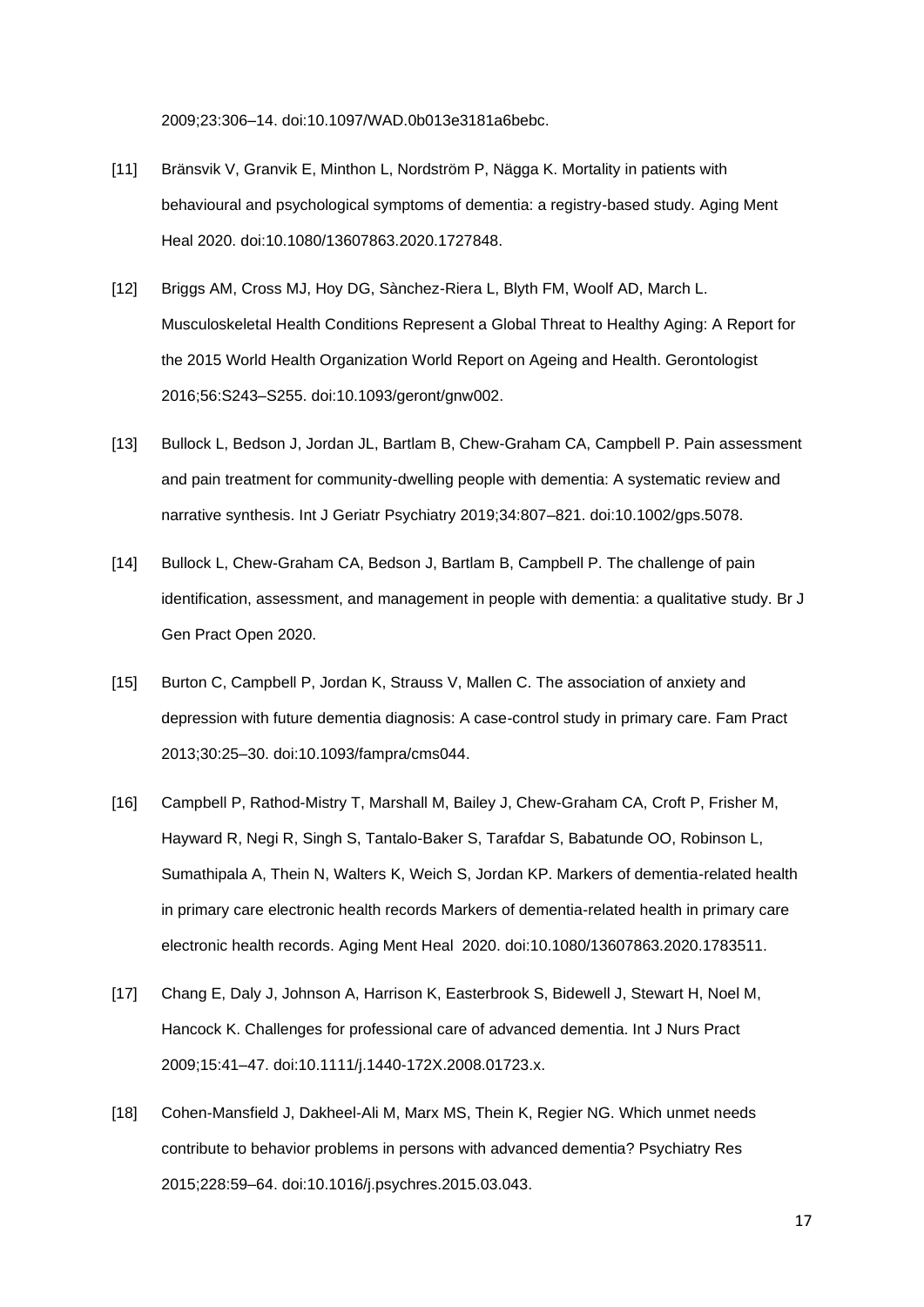- [19] Cook AKR, Niven CA, Downs MG. Assessing the pain of people with cognitive impairment. Int J Geriatr Psychiatry 1999;14:421–425. doi:10.1002/(SICI)1099-1166(199906)14:6<421::AID-GPS932>3.0.CO;2-Y.
- [20] Dell'Agnello G, Desai U, Kirson NY, Wen J, Meiselbach MK, Reed CC, Belger M, Lenox-Smith A, Martinez C, Rasmussen J. Reliability of coded data to identify earliest indications of cognitive decline, cognitive evaluation and Alzheimer's disease diagnosis: A pilot study in England. BMJ Open 2018;8:19684. doi:10.1136/bmjopen-2017-019684.
- [21] Flo E, Gulla C, Husebo BS. Effective Pain Management in Patients with Dementia: Benefits Beyond Pain? Drugs and Aging 2014;31:863–871.
- [22] Gallagher A, Puri S, Staa T van, Staa T. Linkage of the General Practice Research Database (GPRD) with other data sources. 2011. Available: https://www.scienceopen.com/document?vid=e4eeaee5-d850-4de1-ab44-bb5593029207. Accessed 7 Feb 2020.
- [23] Geddis-Regan AR, Stewart M, Wassall RR. Orofacial pain assessment and management for patients with dementia: A meta-ethnography. J Oral Rehabil 2019;46:189–199. doi:10.1111/joor.12732.
- [24] Gilmartin JFM, Väätäinen S, Törmälehto S, Bell JS, Lönnroos E, Salo L, Hallikainen I, Martikainen J, Koivisto AM, Soininen H, Von Zu Fraunberg M, Hallikainen M, Hiltunen A, Hongisto K, Hänninen T, Kalinen M, Karppi P, Tikkanen M, Välimäki T, Mäkelä H. Depressive symptoms are associated with analgesic use in people with Alzheimer's disease: Kuopio ALSOVA study. PLoS One 2015;10:e0117926. doi:10.1371/journal.pone.0117926.
- [25] Griffioen C, Husebo BS, Flo E, Caljouw MAA, Achterberg WP. Opioid Prescription Use in Nursing Home Residents with Advanced Dementia. Pain Med 2019;20:50–57. doi:10.1093/pm/pnx268.
- [26] Haasum Y, Fastbom J, Fratiglioni L, Kåreholt I, Johnell K. Pain treatment in elderly persons with and without dementia: A population-based study of institutionalized and home-dwelling elderly. Drugs and Aging 2011;28:283–293. doi:10.2165/11587040-000000000-00000.
- [27] Hadjistavropoulos T, Herr K, Prkachin KM, Craig KD, Gibson SJ, Lukas A, Smith JH. Pain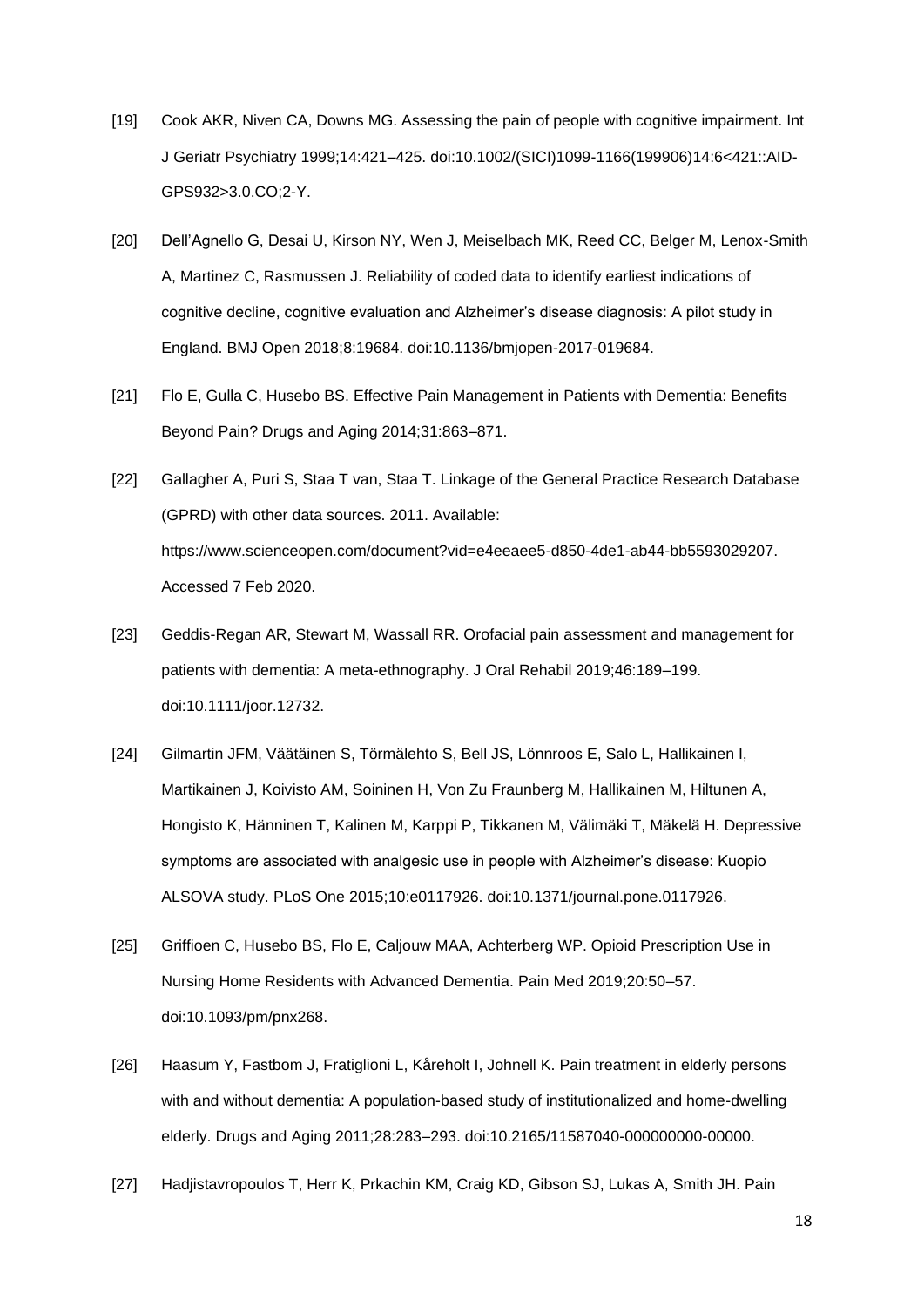assessment in elderly adults with dementia. Lancet Neurol 2014;13:1216–1227. doi:10.1016/S1474-4422(14)70103-6.

- [28] Herrett E, Gallagher AM, Bhaskaran K, Forbes H, Mathur R, Staa T van, Smeeth L. Data Resource Profile: Clinical Practice Research Datalink (CPRD). Int J Epidemiol 2015;44:827– 836.
- [29] Hunt LJ, Ritchie CS, Cataldo JK, Patel K, Stephens CE, Smith AK. Pain and Emergency Department Use in the Last Month of Life Among Older Adults With Dementia. J Pain Symptom Manage 2018;56:871-877.e7. doi:10.1016/J.JPAINSYMMAN.2018.09.005.
- [30] Jennings AA, Linehan M, Foley T. The knowledge and attitudes of general practitioners to the assessment and management of pain in people with dementia. BMC Fam Pract 2018;19. doi:10.1186/s12875-018-0853-z.
- [31] Jordan KP, Kadam UT, Hayward R, Porcheret M, Young C, Croft P. Annual consultation prevalence of regional musculoskeletal problems in primary care: an observational study. BMC Musculoskelet Disord 2010;11:144. doi:10.1186/1471-2474-11-144.
- [32] Lang L, Clifford A, Wei L, Zhang D, Leung D, Augustine G, Danat IM, Zhou W, Copeland JR, Anstey KJ, Chen R. Prevalence and determinants of undetected dementia in the community: A systematic literature review and a meta-analysis. BMJ Open 2017;7:11146. doi:10.1136/bmjopen-2016-011146.
- [33] Lawson DH, Sherman V, Hollowell J. The General Practice Research Database. 1998 p. Available:

https://watermark.silverchair.com/910445.pdf?token=AQECAHi208BE49Ooan9kkhW\_Ercy7D m3ZL\_9Cf3qfKAc485ysgAAAlAwggJMBgkqhkiG9w0BBwagggI9MIICOQIBADCCAjIGCSqGSI b3DQEHATAeBglghkgBZQMEAS4wEQQMql9IelXf9QxXNTiuAgEQgIICAy0w9B2Xx70Yp2I35f wSMk5UVWRbLIo-xWHhnmVfQRHZq3bT. Accessed 4 Jul 2019.

- [34] Lövheim H, Karlsson S, Gustafson Y. The use of central nervous system drugs and analgesics among very old people with and without dementia. Pharmacoepidemiol Drug Saf 2008;17:912–918.
- [35] Lukas A, Mayer B, Fialová D, Topinkova E, Gindin J, Onder G, Bernabei R, Nikolaus T,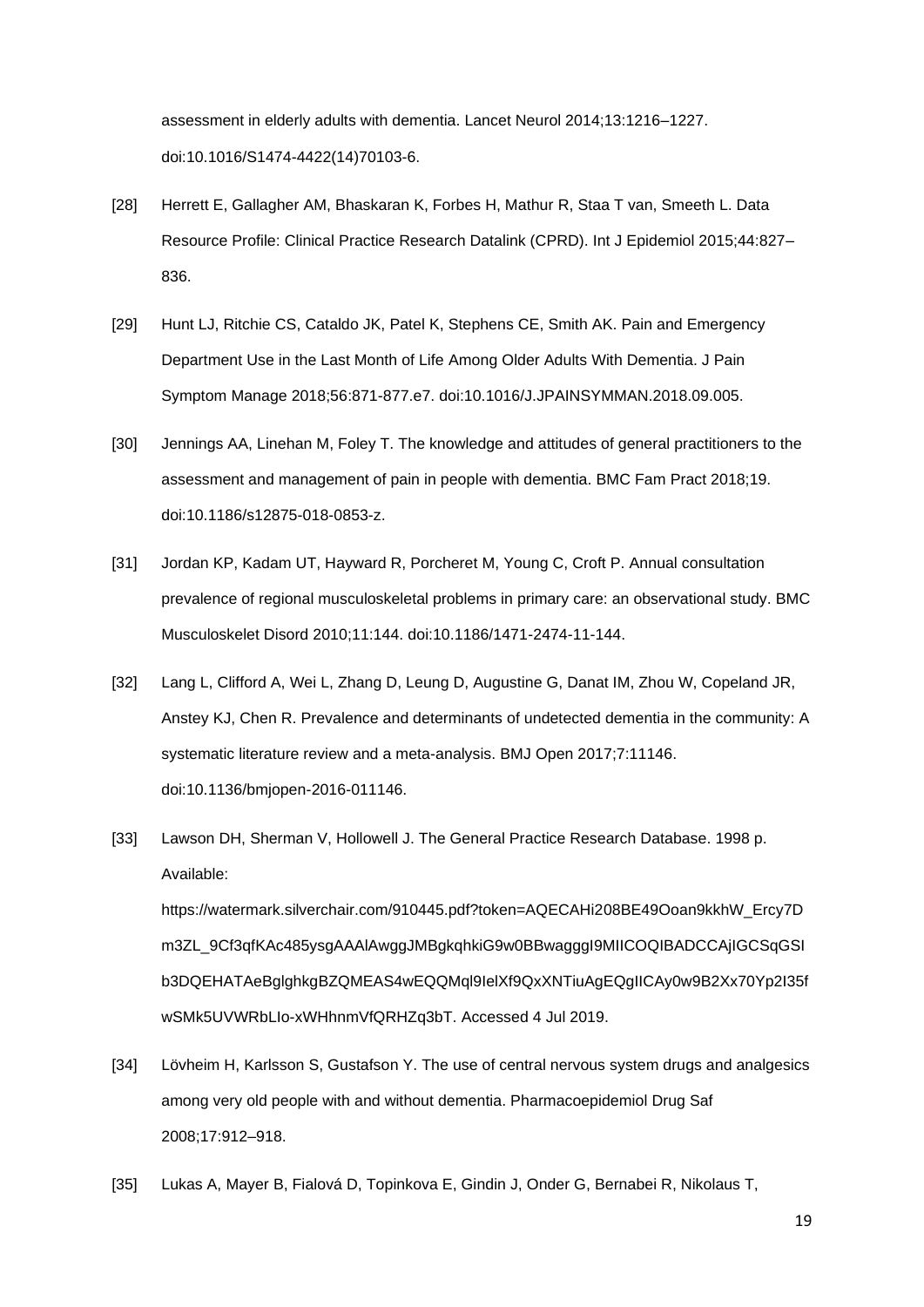Denkinger MD. Treatment of Pain in European Nursing Homes: Results from the Services and Health for Elderly in Long TERm Care (SHELTER) Study. J Am Med Dir Assoc 2013;14:821– 831.

- [36] MacFarlane GJ, Beasley M, Jones EA, Prescott GJ, Docking R, Keeley P, McBeth J, Jones GT. The prevalence and management of low back pain across adulthood: Results from a population-based cross-sectional study (the MUSICIAN study). Pain 2012;153:27–32. doi:10.1016/j.pain.2011.08.005.
- [37] Manias E. Complexities of pain assessment and management in hospitalised older people: A qualitative observation and interview study. Int J Nurs Stud 2012;49:1243–1254. doi:10.1016/j.ijnurstu.2012.05.002.
- [38] McGuinness LA, Warren-Gash C, Moorhouse LR, Thomas SL. The validity of dementia diagnoses in routinely collected electronic health records in the United Kingdom: A systematic review. Pharmacoepidemiol Drug Saf 2019;28:244–255.
- [39] McLachlan AJ, Bath S, Naganathan V, Hilmer SN, Le Couteur DG, Gibson SJ, Blyth FM. Clinical pharmacology of analgesic medicines in older people: Impact of frailty and cognitive impairment. Br J Clin Pharmacol 2011;71:351–364.
- [40] Nakashima T, Young Y, Hsu WH. Do Nursing Home Residents With Dementia Receive Pain Interventions? Am J Alzheimers Dis Other Demen 2019;34:193–198. doi:10.1177/1533317519840506.
- [41] NICE. Chronic pain in over 16s: assessment and management: Draft for consultation. 2020 p. Available: https://www.nice.org.uk/guidance/GID-NG10069/documents/draft-guideline. Accessed 28 Aug 2020.
- [42] Perkins AJ, Kroenke K, Unützer J, Katon W, Williams JW, Hope C, Callahan CM. Common comorbidity scales were similar in their ability to predict health care costs and mortality. J Clin Epidemiol 2004;57:1040–1048.
- [43] Reynolds KS, Hanson LC, DeVellis RF, Henderson M, Steinhauser KE. Disparities in Pain Management Between Cognitively Intact and Cognitively Impaired Nursing Home Residents. J Pain Symptom Manage 2008;35:388–396. doi:10.1016/J.JPAINSYMMAN.2008.01.001.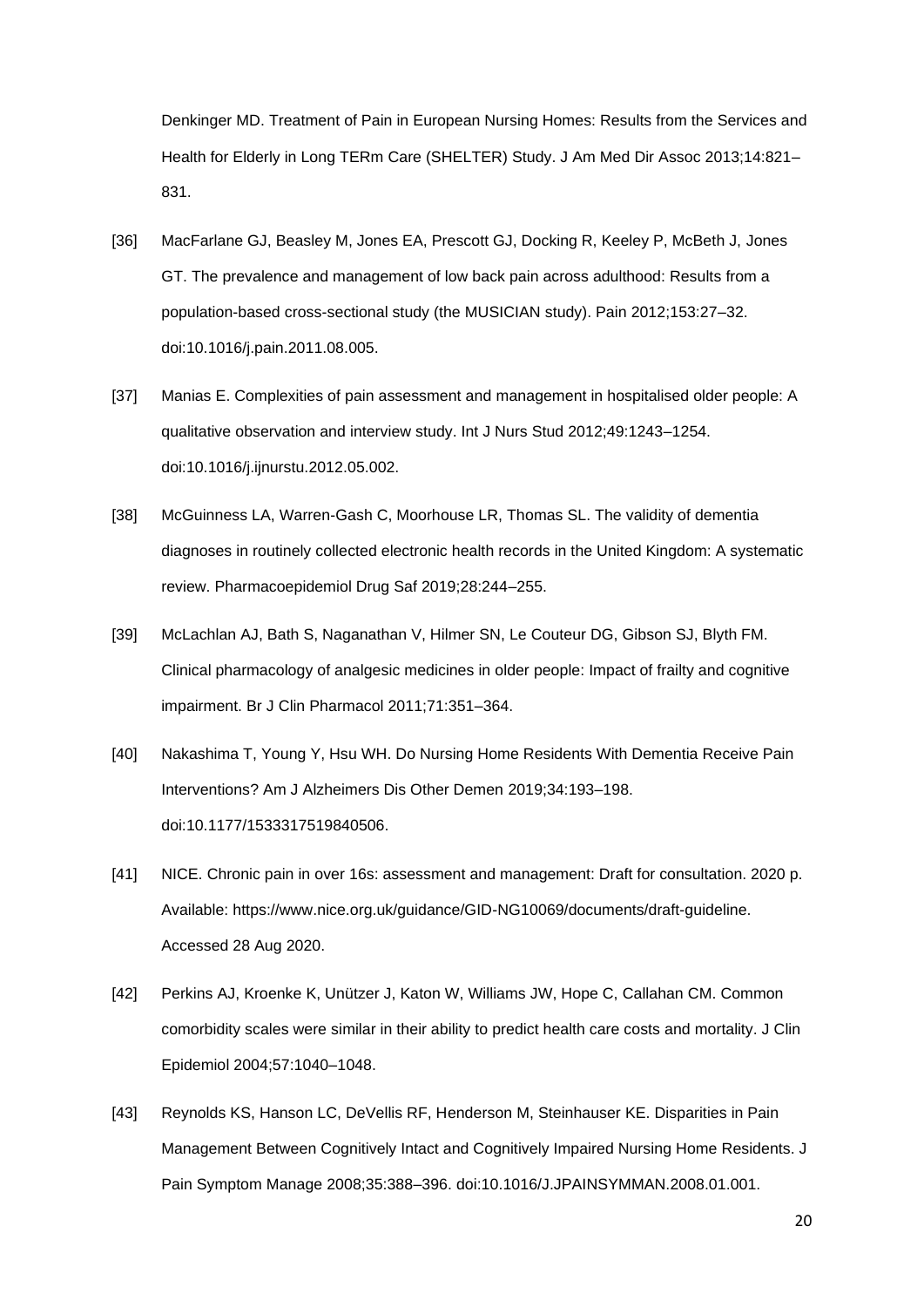- [44] Richardson E, Bedson J, Chen Y, Lacey R, Dunn KM. Increased risk of reproductive dysfunction in women prescribed long-term opioids for musculoskeletal pain: A matched cohort study in the Clinical Practice Research Datalink. Eur J Pain (United Kingdom) 2018;22:1701– 1708. doi:10.1002/ejp.1256.
- [45] Schofield P. The assessment of pain in older people: UK national guidelines. Age Ageing 2018;47:i1–i22. doi:10.1093/ageing/afx192.
- [46] Shega JW, Hougham GW, Stocking CB, Cox-Hayley D, Sachs GA. Pain in communitydwelling persons with dementia: Frequency, intensity, and congruence between patient and caregiver report. J Pain Symptom Manage 2004;28:585–592.
- [47] De Souto Barreto P, Lapeyre-Mestre M, Vellas B, Rolland Y. Potential underuse of analgesics for recognized pain in nursing home residents with dementia: A cross-sectional study. Pain 2013;154:2427–2431. doi:10.1016/j.pain.2013.07.017.
- [48] Stevens S, Bankhead C, Mukhtar T, Perera-Salazar R, Holt TA, Salisbury C, Hobbs FDR, NIHR School for Primary Care Research, Nuffield Department of Primary Care Health Sciences, University of Oxford. Patient-level and practice-level factors associated with consultation duration: a cross-sectional analysis of over one million consultations in English primary care. BMJ Open 2017;7:e018261. doi:10.1136/bmjopen-2017-018261.
- [49] Tan E, Jokanovic N, Koponen M, Thomas D, Hilmer S, Bell J. Prevalence of Analgesic Use and Pain in People with and without Dementia or Cognitive Impairment in Aged Care Facilities: A Systematic Review and Meta-Analysis. Curr Clin Pharmacol 2015;10:194–203. doi:10.2174/157488471003150820144958.
- [50] Tan E, Jokanovic N, Koponen M, Thomas D, Hilmer S, Bell J. Prevalence of Analgesic Use and Pain in People with and without Dementia or Cognitive Impairment in Aged Care Facilities: A Systematic Review and Meta-Analysis. Curr Clin Pharmacol 2015;10:194–203. doi:10.2174/157488471003150820144958.
- [51] Tan EC, Visvanathan R, Hilmer SN, Vitry A, Emery T, Robson L, Pitkälä K, Ilomäki J, Bell JS. Analgesic use and pain in residents with and without dementia in aged care facilities: A crosssectional study. Australas J Ageing 2016;35:180–187. doi:10.1111/ajag.12295.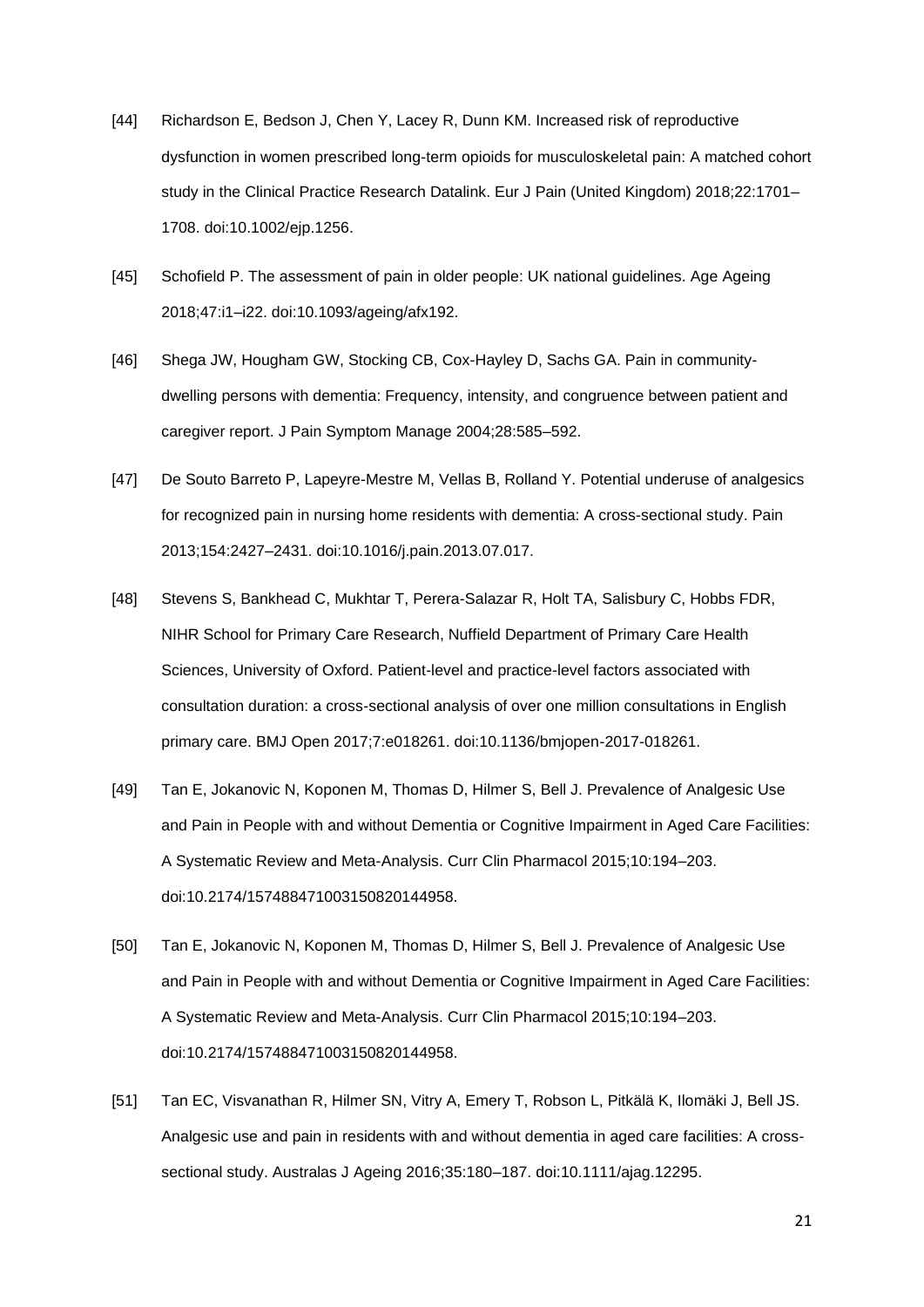- [52] Walker J, Liddle J, Jordan KP, Campbell P. Affective concordance in couples: A crosssectional analysis of depression and anxiety consultations within a population of 13,507 couples in primary care. BMC Psychiatry 2017;17:1–10. doi:10.1186/s12888-017-1354-7.
- [53] Weuve J, Proust-Lima C, Power MC, Gross AL, Hofer SM, Thiébaut R, Chêne G, Glymour MM, Dufouil C. Guidelines for reporting methodological challenges and evaluating potential bias in dementia research. Alzheimer's Dement 2015;11:1098–1109.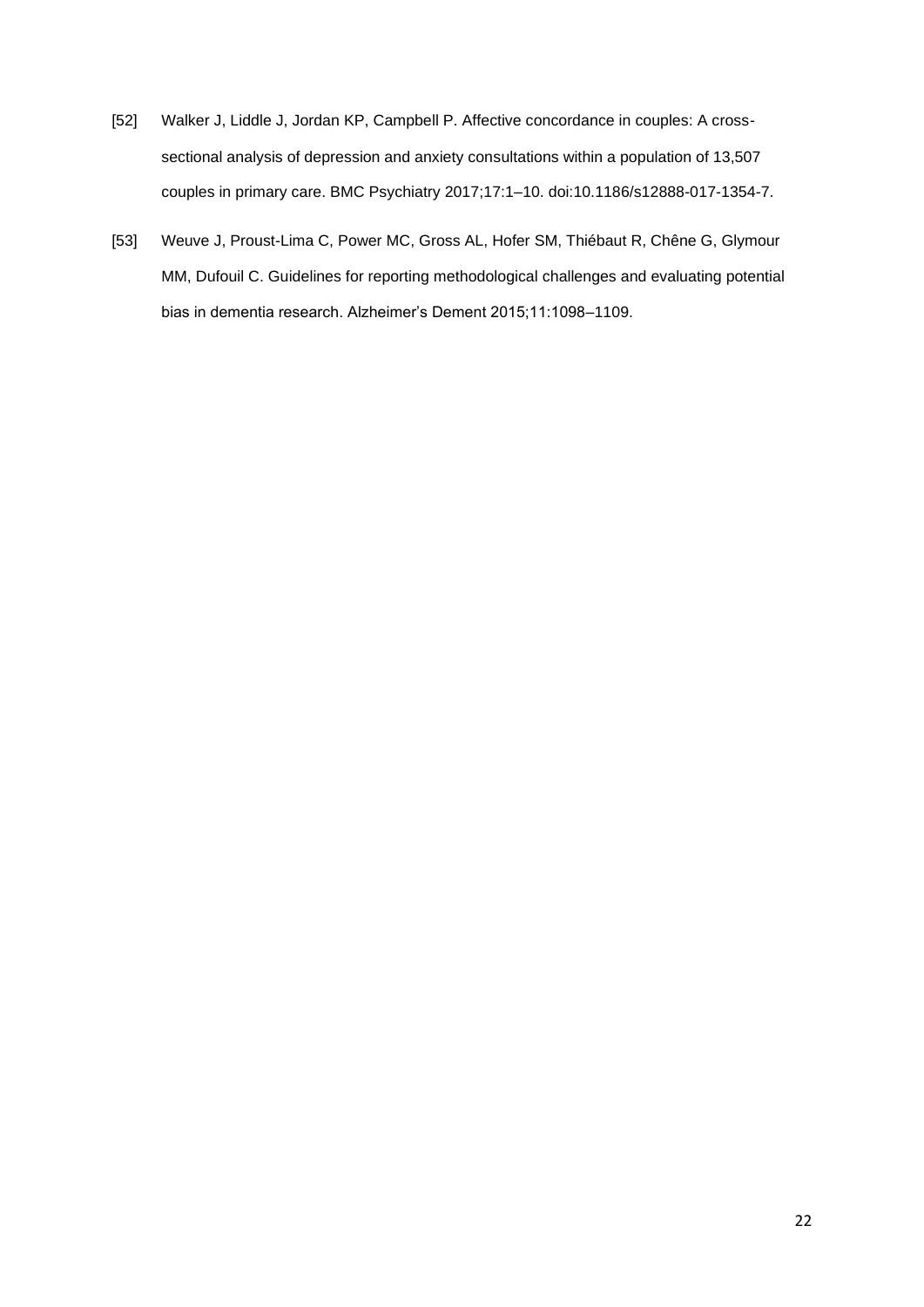**Table 1.** Characteristics of study participants in the dementia cohort (*n*=36,582) and the matched cohort (*n*=36,582) at baseline

|                                        | Dementia cohort | <b>Matched cohort</b> | p value |
|----------------------------------------|-----------------|-----------------------|---------|
|                                        | $n=36,582$      | $n=36,582$            |         |
| Gender, female % (n)                   | 59.8 (21,860)   | 59.8 (21,860)         | matched |
| Year of index date Mean (SD)           | 2008.67 (4.91)  | 2008.67 (4.91)        | matched |
| Age at index date Mean (SD)            | 79.9 (8.3)      | 79.9 (8.3)            | matched |
| Follow up (days) Median (IQR)          | 621 (250, 1192) | 1225 (551, 2246)      | $-.001$ |
| <b>Practice IMD</b>                    |                 |                       | matched |
| 1 - Least deprived                     | 16.3 (5958)     | 16.3 (5958)           |         |
| $\overline{2}$                         | 19.2 (7010)     | 19.2 (7010)           |         |
| 3                                      | 19.8 (7259)     | 19.8 (7259)           |         |
| 4                                      | 21.2 (7743)     | 21.2 (7743)           |         |
| 5 - Most deprived                      | 23.5 (8612)     | 23.5 (8612)           |         |
| Morbidity count Median (IQR)*          | 11(6, 16)       | 10(6, 15)             |         |
|                                        |                 |                       | $-.001$ |
| <b>Consultation freq Median (IQR)*</b> | 34 (19, 55)     | 28 (15, 47)           | $-.001$ |
| CVD yes $% (n)*$                       | 7.4 (2705)      | 6.0(2194)             | $-.001$ |
| Depression/Bipolar yes % (n)*          | 8.1 (2962)      | 2.6(965)              | $-.001$ |
| Diabetes yes % (n)*                    | 16.7 (6115)     | 14.9 (5459)           | $-.001$ |

SD Standard Deviation, CVD cardiovascular disease, IMD practice-level Indices of Multiple

Deprivation, IQR Interquartile Range

\*Recorded during the 2 years before index date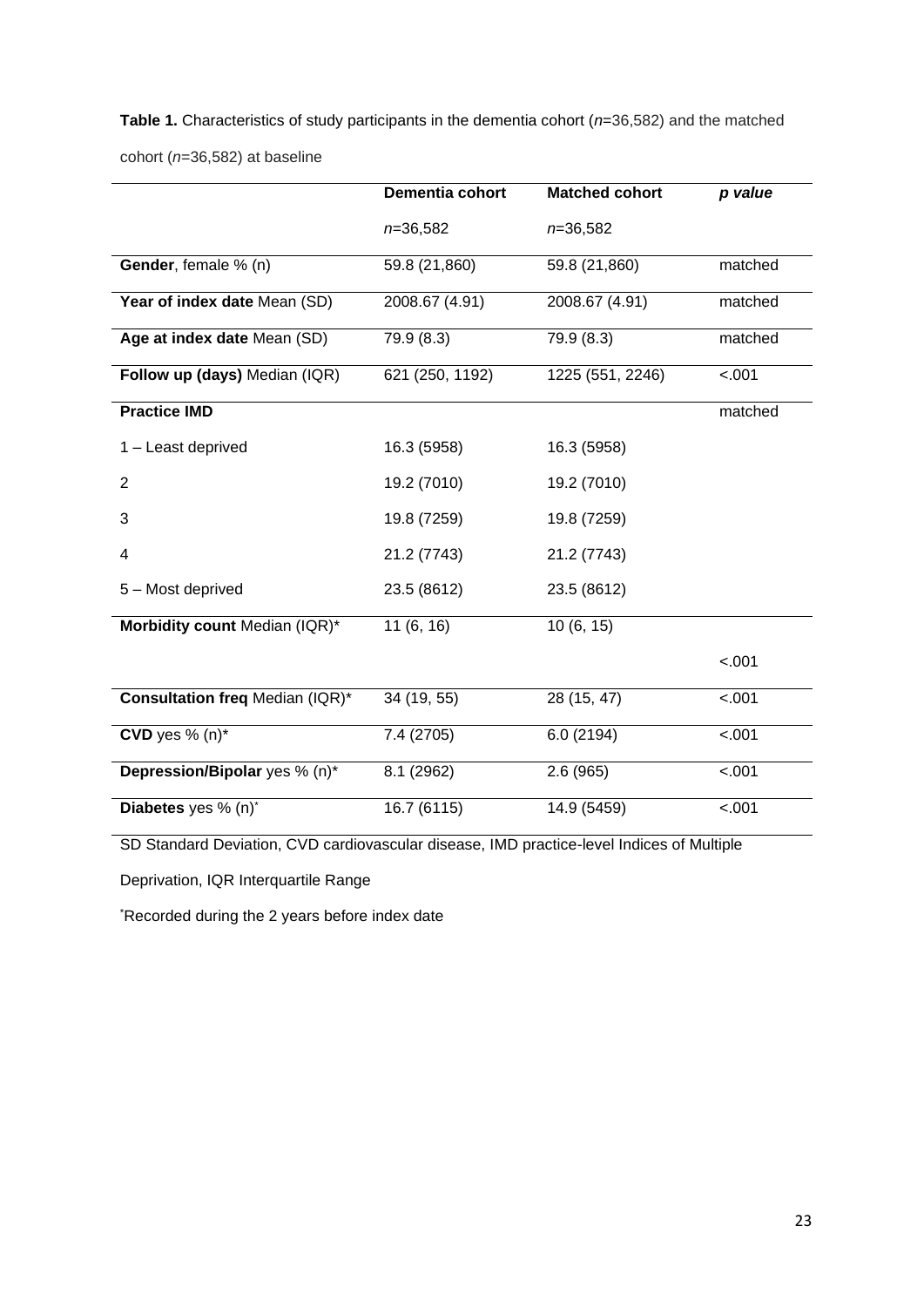| Years               | Dementia cohort             | <b>Matched cohort</b>       |                           |                           |
|---------------------|-----------------------------|-----------------------------|---------------------------|---------------------------|
|                     |                             | Prevalence % (95% CI)       |                           | Adjusted* OR              |
|                     |                             |                             | (95% CI)                  |                           |
| 0 to 5 (the overall | 58.54                       | 70.76                       | 0.84                      | 0.83                      |
| 5-year period)      | $(56.99 \text{ to } 60.08)$ | $(69.95 \text{ to } 71.56)$ | $(0.79 \text{ to } 0.90)$ | $(0.78 \text{ to } 0.89)$ |
| $0$ to 1            | 24.46                       | 30.79                       | 0.80                      | 0.82                      |
|                     | $(23.92 \text{ to } 25.00)$ | $(30.27 \text{ to } 31.31)$ | $(0.77 \text{ to } 0.83)$ | $(0.78 \text{ to } 0.85)$ |
| 1 to $2$            | 22.26                       | 30.55                       | 0.73                      | 0.73                      |
|                     | (21.62 to 22.90)            | $(29.98 \text{ to } 31.12)$ | $(0.70 \text{ to } 0.77)$ | $(0.70 \text{ to } 0.77)$ |
| $2$ to $3$          | 19.94                       | 30.56                       | 0.65                      | 0.66                      |
|                     | $(19.18 \text{ to } 20.73)$ | (29.92 to 31.21)            | $(0.61 \text{ to } 0.69)$ | $(0.62 \text{ to } 0.71)$ |
| 3 to 4              | 19.27                       | 31.71                       | 0.60                      | 0.62                      |
|                     | $(18.33 \text{ to } 20.25)$ | $(30.99 \text{ to } 32.44)$ | $(0.56 \text{ to } 0.65)$ | $(0.56 \text{ to } 0.67)$ |
| 4 to 5              | 19.52                       | 31.04                       | 0.63                      | 0.61                      |
|                     | $(18.29 \text{ to } 20.80)$ | $(30.23 \text{ to } 31.87)$ | $(0.57 \text{ to } 0.70)$ | $(0.54 \text{ to } 0.68)$ |

**Table 2.** Period prevalence and odds of musculoskeletal consultation for the dementia cohort and

CI confidence intervals, OR odds ratio

matched cohort

\*Adjusted for previous recorded consultations for cardiovascular-related conditions, diabetes and depression, comorbidity count, length of follow up, year of index date, consultation frequency Time point  $0 =$  index date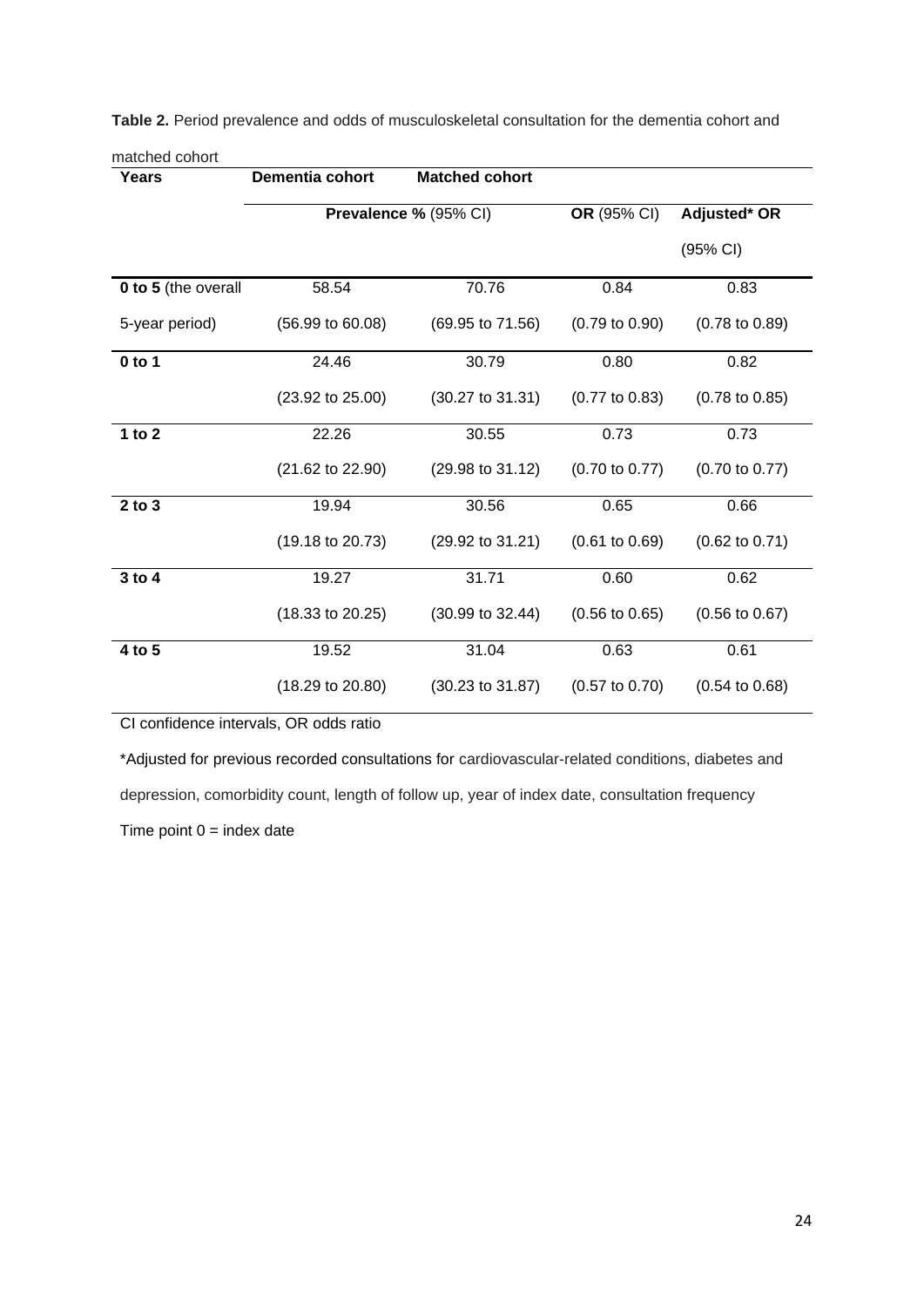**Table 3.** Five year period prevalence and odds of analgesic prescriptions for the dementia cohort and matched cohort

|                           | Dementia cohort        | <b>Matched cohort</b>  | OR (95% CI)                   | Adjusted* OR (95% CI) |
|---------------------------|------------------------|------------------------|-------------------------------|-----------------------|
|                           | prevalence % (95% CI)  | prevalence % (95% CI)  |                               |                       |
| Any analgesic             | 76.73 (75.37 to 78.03) | 78.99 (78.26 to 79.70) | $0.98(0.93 \text{ to } 1.05)$ | $0.97$ (0.91 to 1.03) |
| <b>Basic analgesic</b>    | 63.45 (61.92 to 64.95) | 62.13 (61.27 to 62.98) | 1.05 (0.99 to 1.13)           | 1.03 (0.96 to 1.11)   |
| Weak analgesic            | 31.34 (29.90 to 32.81) | 36.49 (35.64 to 37.34) | $0.88$ (0.81 to 0.97)         | $0.86$ (0.78 to 0.95) |
| <b>Moderate analgesic</b> | 17.98 (16.81 to 19.22) | 22.15 (21.42 to 22.89) | $0.79$ (0.70 to 0.89)         | $0.74$ (0.65 to 0.85) |
| <b>Strong analgesic</b>   | 22.86 (21.57 to 24.21) | 28.36 (27.57 to 29.17) | $0.77$ (0.70 to 0.86)         | $0.70$ (0.62 to 0.78) |
| Very strong analgesic     | 2.90 (2.42 to 3.48)    | 3.01 (2.72 to 3.32)    | $0.84$ (0.63 to 1.13)         | $0.83$ (0.57 to 1.22) |
| <b>NSAID</b>              | 19.21 (18.01 to 20.48) | 28.26 (27.47 to 29.06) | $0.68$ (0.61 to 0.76)         | $0.68$ (0.61 to 0.76) |

CI Confidence Interval, OR Odds Ratio, NSAID Nonsteroidal Anti-Inflammatory Drugs

\*Adjusted for previous recorded consultations for cardiovascular-related conditions, diabetes and depression, comorbidity count, length of follow up, year of

index date, consultation frequency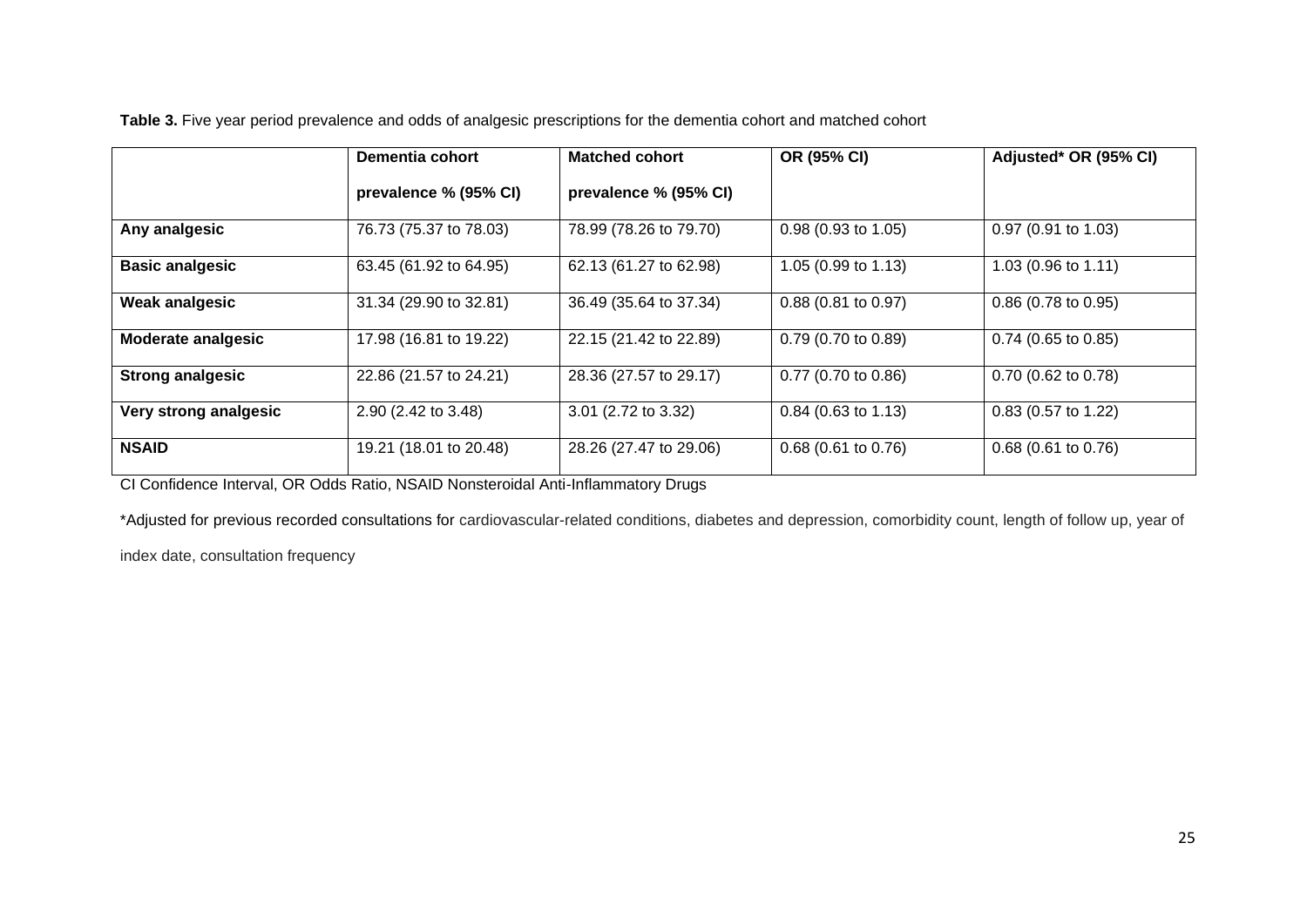|                                  | $0$ to 1                    | 1 to $2$                    | $2$ to $3$                  | 3 to 4                      | 4 to 5                      |  |  |
|----------------------------------|-----------------------------|-----------------------------|-----------------------------|-----------------------------|-----------------------------|--|--|
| Any analgesic                    |                             |                             |                             |                             |                             |  |  |
| <b>Dementia cohort</b>           | 51.73                       | 50.55                       | 49.20                       | 48.64                       | 49.58                       |  |  |
| prevalence % (95% CI)            | $(51.10 \text{ to } 52.36)$ | (49.78 to 51.32)            | $(48.23 \text{ to } 50.16)$ | (47.42 to 49.86)            | $(48.01 \text{ to } 51.15)$ |  |  |
| <b>Matched cohort prevalence</b> | 54.18                       | 54.41                       | 54.55                       | 55.14                       | 55.73                       |  |  |
| % (95% CI)                       | (53.62 to 54.74)            | $(53.79 \text{ to } 55.03)$ | (53.85 to 55.24)            | (54.36 to 55.91)            | $(54.85 \text{ to } 56.61)$ |  |  |
| OR (95% CI)                      | 0.97                        | 0.94                        | 0.94                        | 0.91                        | 0.91                        |  |  |
|                                  | $(0.94 \text{ to } 0.99)$   | $(0.92 \text{ to } 0.98)$   | $(0.90 \text{ to } 0.98)$   | $(0.86 \text{ to } 0.96)$   | $(0.85 \text{ to } 0.98)$   |  |  |
| Adj OR* (95% CI)                 | 0.96                        | 0.93                        | 0.92                        | 0.90                        | 0.89                        |  |  |
|                                  | $(0.93 \text{ to } 0.99)$   | $(0.90 \text{ to } 0.97)$   | $(0.88 \text{ to } 0.96)$   | $(0.85 \text{ to } 0.96)$   | $(0.83 \text{ to } 0.97)$   |  |  |
| <b>Basic analgesic</b>           |                             |                             |                             |                             |                             |  |  |
| <b>Dementia cohort</b>           | 37.30                       | 36.86                       | 36.64                       | 36.22                       | 36.58                       |  |  |
| prevalence % (95% CI)            | (36.69 to 37.91)            | $(36.12 \text{ to } 37.61)$ | $(35.71$ to 37.57)          | $(35.06 \text{ to } 37.40)$ | $(35.08 \text{ to } 38.10)$ |  |  |
| <b>Matched cohort prevalence</b> | 35.78                       | 36.19                       | 36.82                       | 37.57                       | 38.91                       |  |  |
| % (95% CI)                       | (35.24 to 36.32)            | $(35.60 \text{ to } 36.79)$ | $(36.15 \text{ to } 37.50)$ | $(36.81$ to $38.33)$        | (38.05 to 39.78)            |  |  |
| OR (95% CI)                      | 1.06                        | 1.05                        | 1.05                        | 1.03                        | 0.97                        |  |  |
|                                  | $(1.03 \text{ to } 1.09)$   | $(1.01 \text{ to } 1.09)$   | $(1.00 \text{ to } 1.11)$   | $(0.96 \text{ to } 1.10)$   | $(0.89 \text{ to } 1.05)$   |  |  |
| Adj OR* (95% CI)                 | 1.05                        | 1.03                        | 1.04                        | 1.01                        | 0.95                        |  |  |
|                                  | $(1.02 \text{ to } 1.09)$   | $(0.98 \text{ to } 1.08)$   | $(0.98 \text{ to } 1.11)$   | $(0.93 \text{ to } 1.09)$   | $(0.87 \text{ to } 1.05)$   |  |  |
| <b>Weak analgesic</b>            |                             |                             |                             |                             |                             |  |  |
| Dementia cohort                  | 13.61                       | 12.68                       | 12.19                       | 11.28                       | 10.97                       |  |  |
| prevalence % (95% CI)            | $(13.18 \text{ to } 14.05)$ | $(12.17 \text{ to } 13.20)$ | (11.57 to 12.83)            | (10.53 to 12.07)            | $(10.03 \text{ to } 11.99)$ |  |  |

**Table 4.** Annual prevalence and odds of analgesic prescriptions for the dementia cohort and matched cohort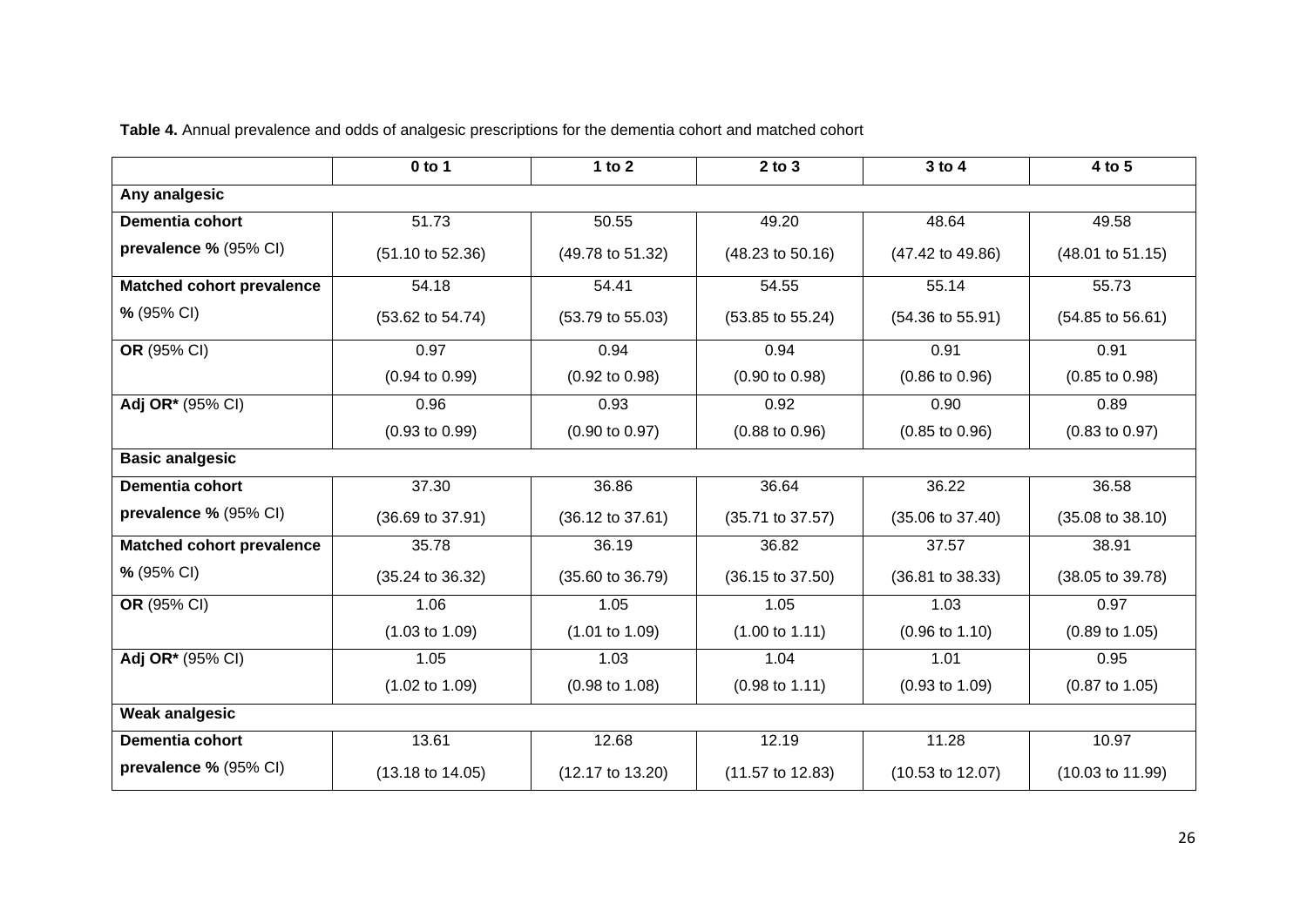| <b>Matched cohort prevalence</b> | 15.49                       | 15.58                       | 15.46                       | 16.18                       | 16.49                       |
|----------------------------------|-----------------------------|-----------------------------|-----------------------------|-----------------------------|-----------------------------|
| % (95% CI)                       | $(15.09 \text{ to } 15.90)$ | $(15.13 \text{ to } 16.04)$ | (14.96 to 15.97)            | $(15.61 \text{ to } 16.76)$ | $(15.84 \text{ to } 17.15)$ |
| OR (95% CI)                      | 0.91                        | 0.87                        | 0.85                        | 0.72                        | 0.72                        |
|                                  | $(0.86 \text{ to } 0.95)$   | $(0.81$ to $0.92)$          | $(0.78 \text{ to } 0.92)$   | $(0.64 \text{ to } 0.80)$   | $(0.63 \text{ to } 0.84)$   |
| Adj OR* (95% CI)                 | 0.90                        | 0.87                        | 0.85                        | 0.77                        | 0.73                        |
|                                  | $(0.85 \text{ to } 0.96)$   | $(0.80 \text{ to } 0.93)$   | $(0.77$ to $0.93)$          | $(0.68 \text{ to } 0.88)$   | $(0.62 \text{ to } 0.85)$   |
| <b>Moderate analgesic</b>        |                             |                             |                             |                             |                             |
| Dementia cohort                  | 7.04                        | 6.32                        | 6.22                        | 6.38                        | 6.40                        |
| prevalence % (95% CI)            | (6.73 to 7.37)              | $(5.95 \text{ to } 6.71)$   | $(5.77$ to 6.71)            | (5.81 to 7.00               | $(5.67 \text{ to } 7.21)$   |
| <b>Matched cohort prevalence</b> | 8.52                        | 8.48                        | 8.29                        | 8.03                        | 7.83                        |
| % (95% CI)                       | $(8.21 \text{ to } 8.84)$   | $(8.14 \text{ to } 8.83)$   | (7.91 to 8.68)              | $(7.61 \text{ to } 8.46)$   | (7.37 to 8.32)              |
| OR (95% CI)                      | 0.86                        | 0.81                        | 0.84                        | 0.73                        | 0.84                        |
|                                  | $(0.80 \text{ to } 0.92)$   | $(0.74 \text{ to } 89)$     | $(0.74 \text{ to } 0.94)$   | $(0.63 \text{ to } 0.85)$   | $(0.69 \text{ to } 1.03)$   |
| Adj OR* (95% CI)                 | 0.86                        | 0.78                        | 0.82                        | 0.72                        | 0.77                        |
|                                  | $(0.80 \text{ to } 0.94)$   | $(0.70 \text{ to } 0.87)$   | $(0.71$ to $0.94)$          | $(0.60 \text{ to } 0.85)$   | $(0.61 \text{ to } 0.97)$   |
| <b>Strong analgesic</b>          |                             |                             |                             |                             |                             |
| Dementia cohort                  | 11.12                       | 10.42                       | 9.71                        | 9.86                        | 9.84                        |
| prevalence % (95% CI)            | (10.73 to 11.52)            | $(9.95 \text{ to } 10.90)$  | $(9.16 \text{ to } 10.30)$  | $(9.16 \text{ to } 10.61)$  | $(8.94 \text{ to } 10.81)$  |
| <b>Matched cohort prevalence</b> | 13.06                       | 13.31                       | 13.28                       | 13.55                       | 13.69                       |
| % (95% CI)                       | $(12.68 \text{ to } 13.44)$ | $(12.90 \text{ to } 13.74)$ | $(12.81 \text{ to } 13.75)$ | $(13.02 \text{ to } 14.09)$ | (13.09 to 14.30)            |
| OR (95% CI)                      | 0.84                        | 0.76                        | 0.73                        | 0.72                        | 0.71                        |
|                                  | $(0.80 \text{ to } 0.89)$   | $(0.71$ to $0.81)$          | $(0.67 \text{ to } 0.80)$   | $(0.64 \text{ to } 0.81)$   | (0.61 to 83)                |
| Adj OR* (95% CI)                 | 0.77                        | 0.71                        | 0.64                        | 0.65                        | 0.61                        |
|                                  | $(0.72 \text{ to } 0.82)$   | $(0.65 \text{ to } 0.77)$   | $(0.58 \text{ to } 0.72)$   | $(0.57 \text{ to } 0.74)$   | $(0.51$ to $0.73)$          |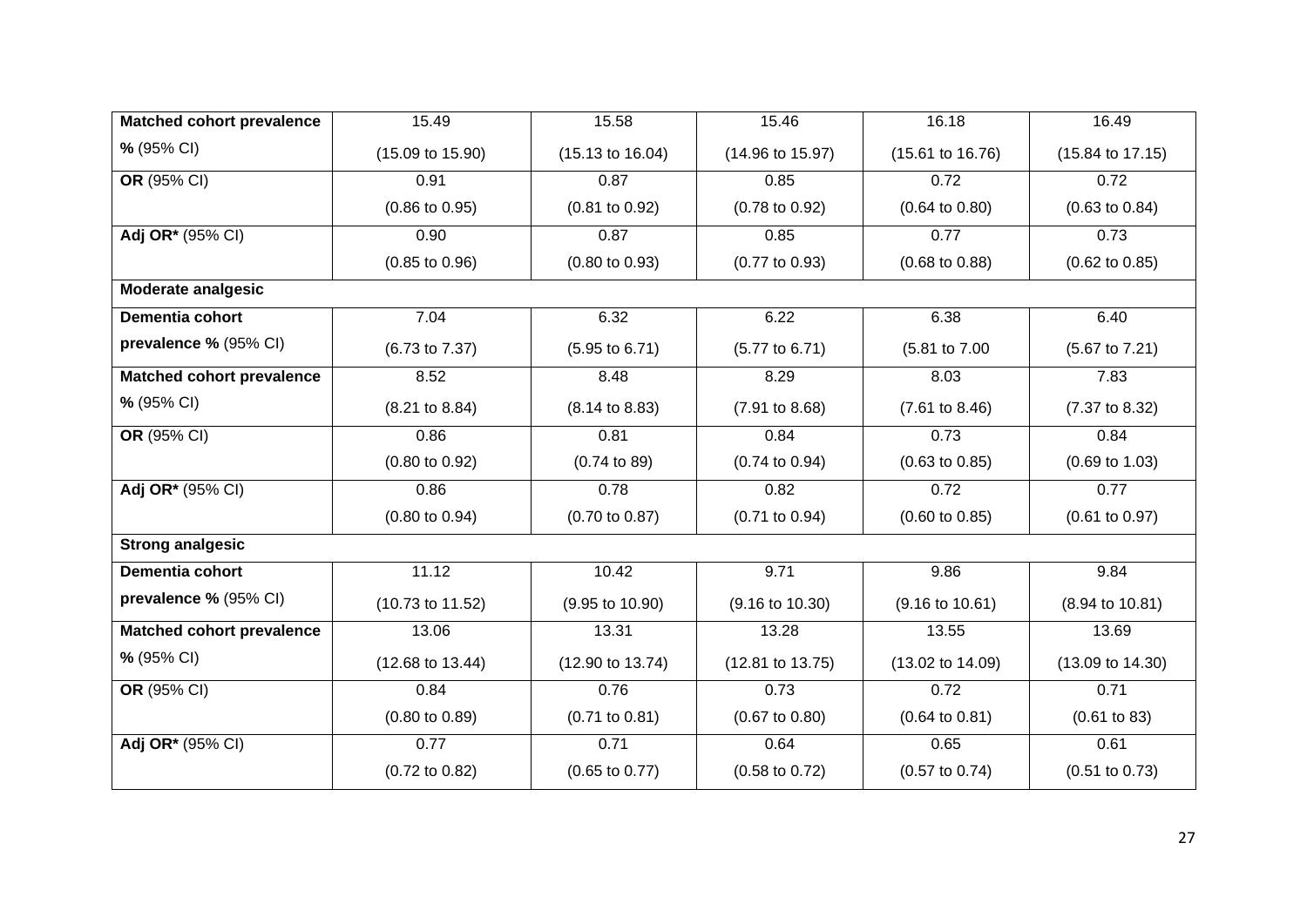| Very strong analgesic            |                             |                             |                            |                            |                            |  |
|----------------------------------|-----------------------------|-----------------------------|----------------------------|----------------------------|----------------------------|--|
| Dementia cohort                  | 1.35                        | 1.40                        | 1.41                       | 1.17                       | 1.54                       |  |
| prevalence % (95% CI)            | $(1.21 \text{ to } 1.50)$   | $(1.23 \text{ to } 1.59)$   | $(1.20 \text{ to } 1.65)$  | $(0.94 \text{ to } 1.47)$  | $(1.20 \text{ to } 1.98)$  |  |
| <b>Matched cohort prevalence</b> | 1.30                        | 1.42                        | 1.39                       | 1.33                       | 1.40                       |  |
| % (95% CI)                       | $(1.18 \text{ to } 1.43)$   | $(1.28 \text{ to } 1.57)$   | $(1.23 \text{ to } 1.56)$  | $(1.17 \text{ to } 1.53)$  | $(1.21 \text{ to } 1.63)$  |  |
| OR (95% CI)                      | 1.00                        | 1.03                        | 1.14                       | 0.83                       | 0.93                       |  |
|                                  | $(0.85 \text{ to } 1.17)$   | $(0.84 \text{ to } 1.26)$   | $(0.88 \text{ to } 1.47)$  | $(0.60 \text{ to } 1.16)$  | $(0.61 \text{ to } 1.43)$  |  |
| Adj OR* (95% CI)                 | 0.78                        | 0.91                        | 0.94                       | 0.75                       | 1.03                       |  |
|                                  | $(0.63 \text{ to } 0.97)$   | $(0.70 \text{ to } 1.18)$   | $(0.66 \text{ to } 1.34)$  | $(0.49 \text{ to } 1.13)$  | $(0.55 \text{ to } 1.94)$  |  |
| <b>NSAID</b>                     |                             |                             |                            |                            |                            |  |
| Dementia cohort                  | 6.97                        | 6.29                        | 5.51                       | 5.08                       | 5.68                       |  |
| prevalence % (95% CI)            | $(6.66 \text{ to } 7.30)$   | $(5.92 \text{ to } 6.67)$   | $(5.08 \text{ to } 5.96)$  | $(4.57 \text{ to } 5.65)$  | $(4.99 \text{ to } 6.45)$  |  |
| <b>Matched cohort prevalence</b> | 11.09                       | 10.62                       | 10.17                      | 9.75                       | 9.53                       |  |
| % (95% CI)                       | $(10.74 \text{ to } 11.44)$ | $(10.24 \text{ to } 11.01)$ | $(9.76 \text{ to } 10.60)$ | $(9.29 \text{ to } 10.22)$ | $(9.02 \text{ to } 10.06)$ |  |
| OR (95% CI)                      | 0.64                        | 0.56                        | 0.54                       | 0.54                       | 0.64                       |  |
|                                  | $(0.60 \text{ to } 0.68)$   | $(0.54 \text{ to } 0.64)$   | $(0.48 \text{ to } 0.60)$  | $(0.46 \text{ to } 0.62)$  | $(0.53 \text{ to } 0.78)$  |  |
| Adj OR* (95% CI)                 | 0.66                        | 0.59                        | 0.54                       | 0.57                       | 0.61                       |  |
|                                  | $(0.62 \text{ to } 0.71)$   | $(0.54 \text{ to } 0.65)$   | $(0.48 \text{ to } 0.61)$  | $(0.48 \text{ to } 0.67)$  | $(0.80 \text{ to } 0.76)$  |  |

\*Adjusted for previous recorded consultations for cardiovascular-related conditions, diabetes and depression, comorbidity count, length of follow up, year of index date, consultation frequency

CI Confidence Interval, OR Odds Ratio, NSAID Nonsteroidal Anti-Inflammatory Drugs

Time point  $0 =$  index date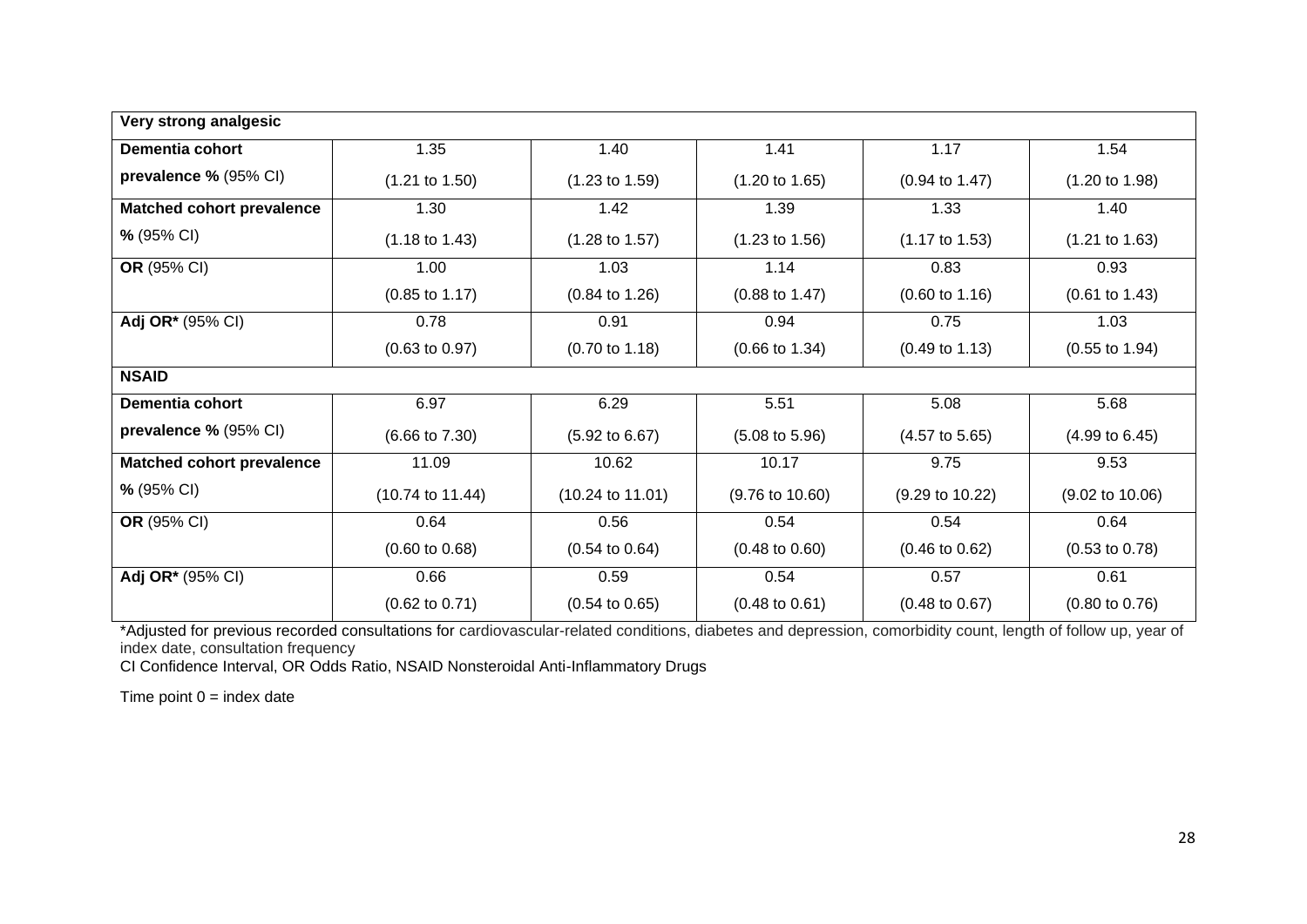| <b>Annual Time period</b>                          | $0$ to 1        | 1 to $2$         | $2$ to $3$          | $3$ to $4$        | 4 to 5            |
|----------------------------------------------------|-----------------|------------------|---------------------|-------------------|-------------------|
|                                                    |                 | Dementia cohort  |                     |                   |                   |
| $\boldsymbol{n}$                                   | 24,247          | 16,110           | 10,314              | 6471              | 3893              |
| Gender, female % (n)                               | 59.7 (14473)    | 60.0 (9671)      | 60.7 (6259)         | 61.1 (3953)       | 61.7 (2403)       |
| Age at index Mean (SD)                             | 79.0 (8.2)      | 82.07 (6.6)      | 82.5(6.0)           | 83.3(5.6)         | 84.1 (5.4)        |
| Year of index date Mean (SD)                       | 2008.1 (4.7)    | 2007.5(4.5)      | 2007.3 (4.2)        | 2006.6 (3.9)      | 2005.9 (3.6)      |
| Morbidity count Median (IQR) $E$                   | 10(6, 15)       | 10(6, 15)        | 9(5, 14)            | 9(5, 13)          | 9(5, 14)          |
| <b>Consultation freq Median (IQR)</b> <sup>£</sup> | 30(16, 51)      | 31(16, 51)       | 31(16, 51)          | 32(17, 51)        | 31(16, 51)        |
| Follow up (days) Median (IQR)                      | 966 (626, 1503) | 1289 (968, 1801) | 1614 (1322, 2142.3) | 2463 (1889, 3319) | 2346 (2046, 2833) |
| Practice IMD % (n)                                 |                 |                  |                     |                   |                   |
| 1 - Least deprived                                 | 16.0 (3869)     | 15.8 (4083)      | 15.8 (1632)         | 15.9 (1030)       | 16.0 (624)        |
| $\overline{2}$                                     | 19.4 (4713)     | 19.2 (4737)      | 19.3 (1988)         | 19.5 (1259)       | 18.7 (729)        |
| 3                                                  | 19.9 (4814)     | 19.6 (4793)      | 19.4 (2006)         | 19.3 (2146)       | 19.6 (764)        |
| 4                                                  | 20.8 (5052)     | 20.9 (5184)      | 20.9 (2155)         | 21.1 (1366)       | 21.3 (828)        |
| 5 - Most deprived                                  | 23.9 (5799)     | 24.4 (5935)      | 24.6 (2533)         | 24.3 (1571)       | 24.4 (948)        |
| CVD yes $% (n)*$                                   | 7 (1698)        | 6.9 (1106)       | 6.8(705)            | 6.6(430)          | 6.4(784)          |
| Depression yes % (n)*                              | 8.4 (2035)      | 8.8(1423)        | 9.3(961)            | 9.8(637)          | 10.6(411)         |
| Diabetes yes % (n)*                                | 15.9 (3844)     | 15.0 (2421)      | 14.2 (1466)         | 13.4 (869)        | 12.4 (484)        |

**Appendix A.** Descriptive characteristics of the dementia cohort and matched cohort during each annual period